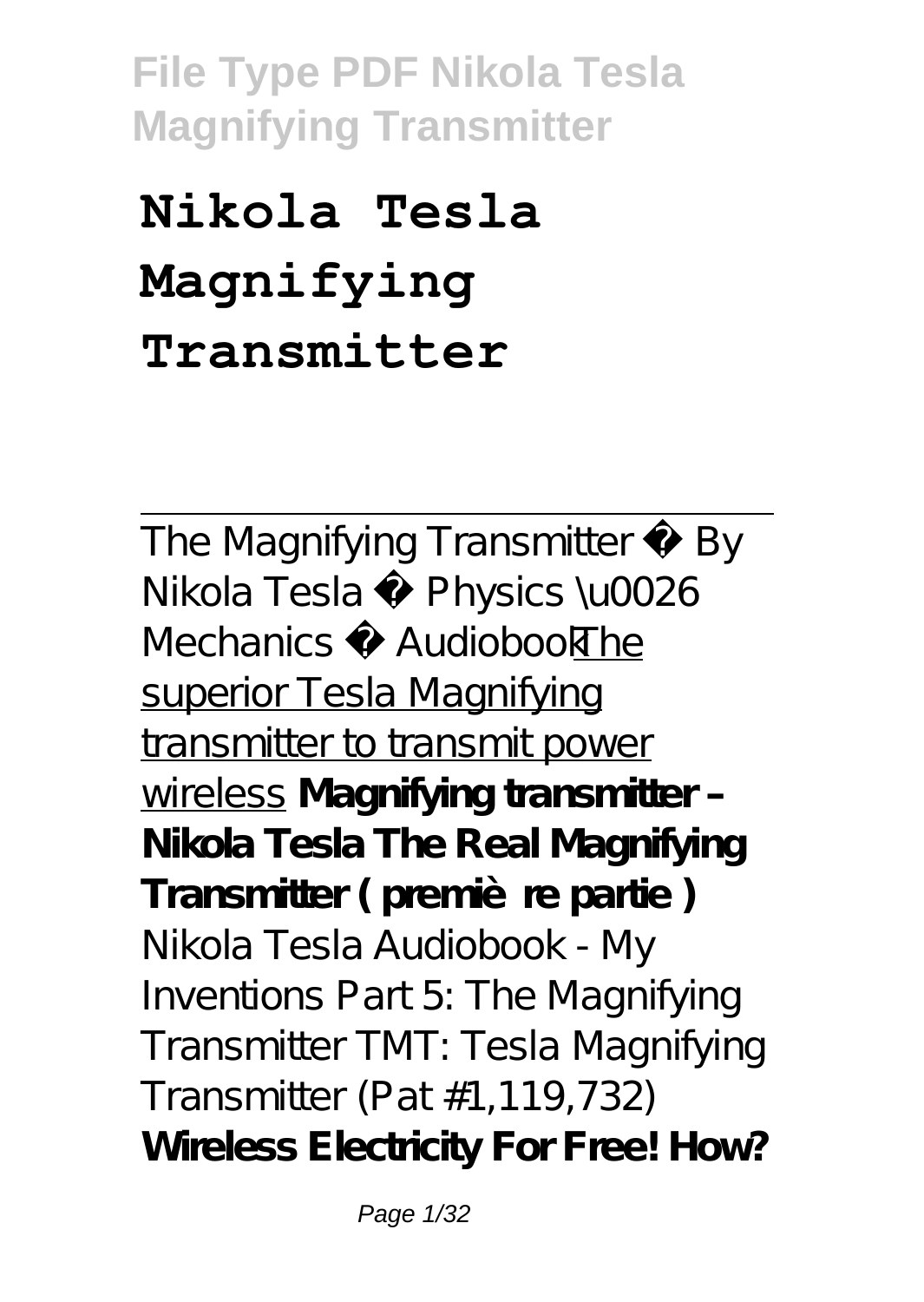#### **My Invention Nikola Tesla**

TMT Tesla Magnifying Transmitter 3: Taking Power from the System Tesla Magnifying Transmitter configurations. Tesla's Little Secret *Tesla Magnifying Transmitter My Inventions by Nikola Tesla audiobook -* Man Solves Tesla's Secret To Amplifying Power By Nearly 5000%

Three ways of increasing Human Energy Nikola Tesla Audio Book The Secret Behind Numbers 369 Tesla Code Is Finally REVEALED! (without music)*Tesla's Secret finally understood (Gerard Morin)*

Preview of Theory Calculation \u0026 Operation of the Colorado Springs Tesla Transformer by Eric Dollard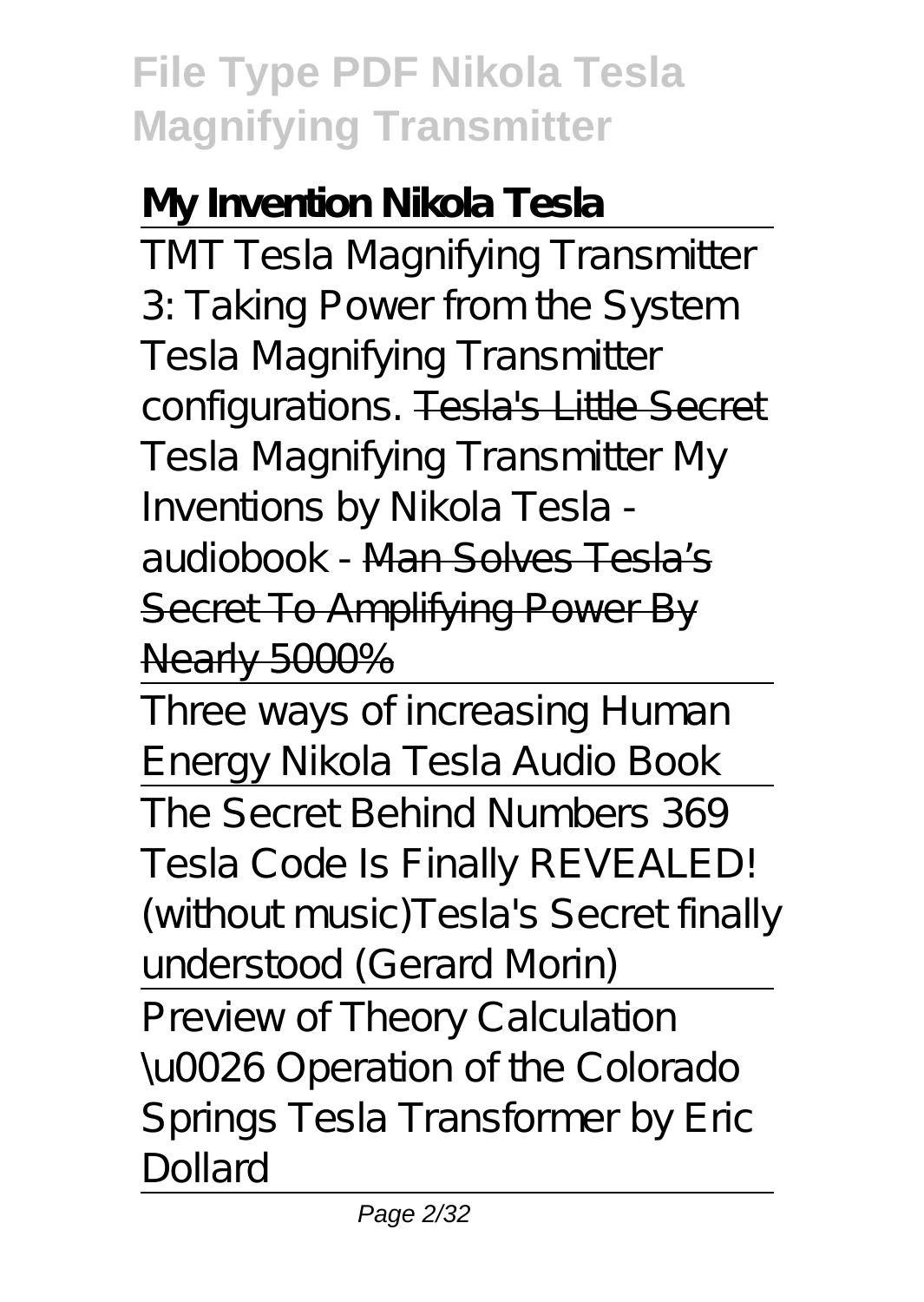Explanation of Nicola Tesla's scalar waves Nikola Tesla - The secrets hidden in the pyramids of Egypt The Game of Life and How to Play It - Audio Book *Tesla Radiant Charging Top 10 Inventions By Nikola Tesla* ⚡ MY INVENTIONS by Nikola Tesla - FULL AudioBook Greatest AudioBooks Tesla Patent - Magnifying TransmitterThe Magnifying Transmitter by Nikola Tesla in Red Dead Redemption 2 *2019-04-14 Ernst Willem van den Bergh Live Call - Tesla's Magnifying Transmitter*

Nikola Tesla Magnifying Transmitter - Wireless Telluric Transmission Of Energy - The Evidence Mk. 2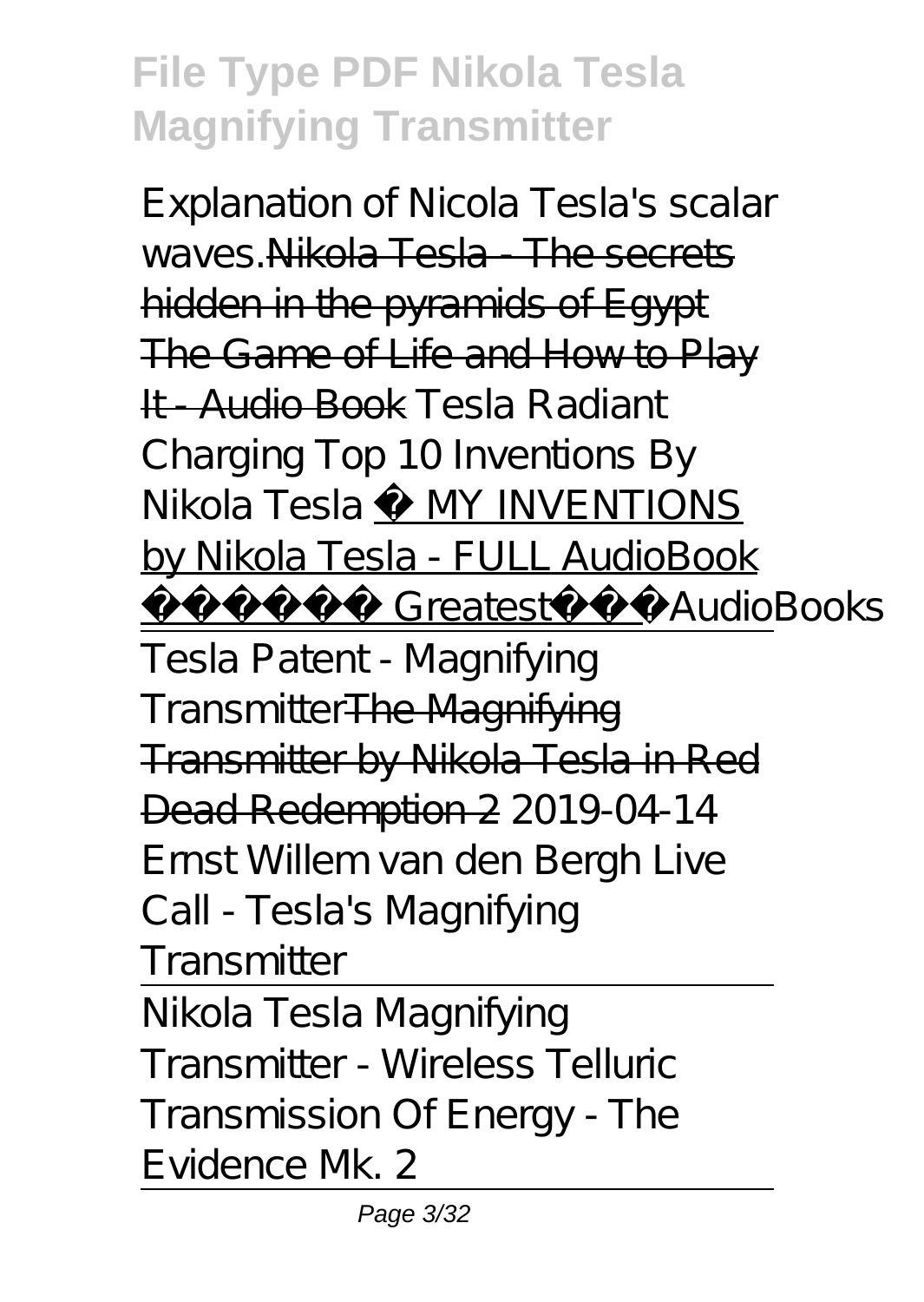3D animation of Nikola Tesla Wardenclyffe Magnifying Transmitter Tower Making Wireless Energy For The Entire Planet—Nikola Tesla's

Wardenclyffe TowerInventions: The Tesla Coil

Nikola Tesla Magnifying **Transmitter** 

The magnifying transmitter was an adaptation of the Tesla coil. Instead of being designed to discharge to the earth the magnifying transmitter tuned to the natural resonant circuit of the Earth to create standing waves of electrical energy, which could be harnessed by a tuned receiving circuit. Wireless Global Transmission of Power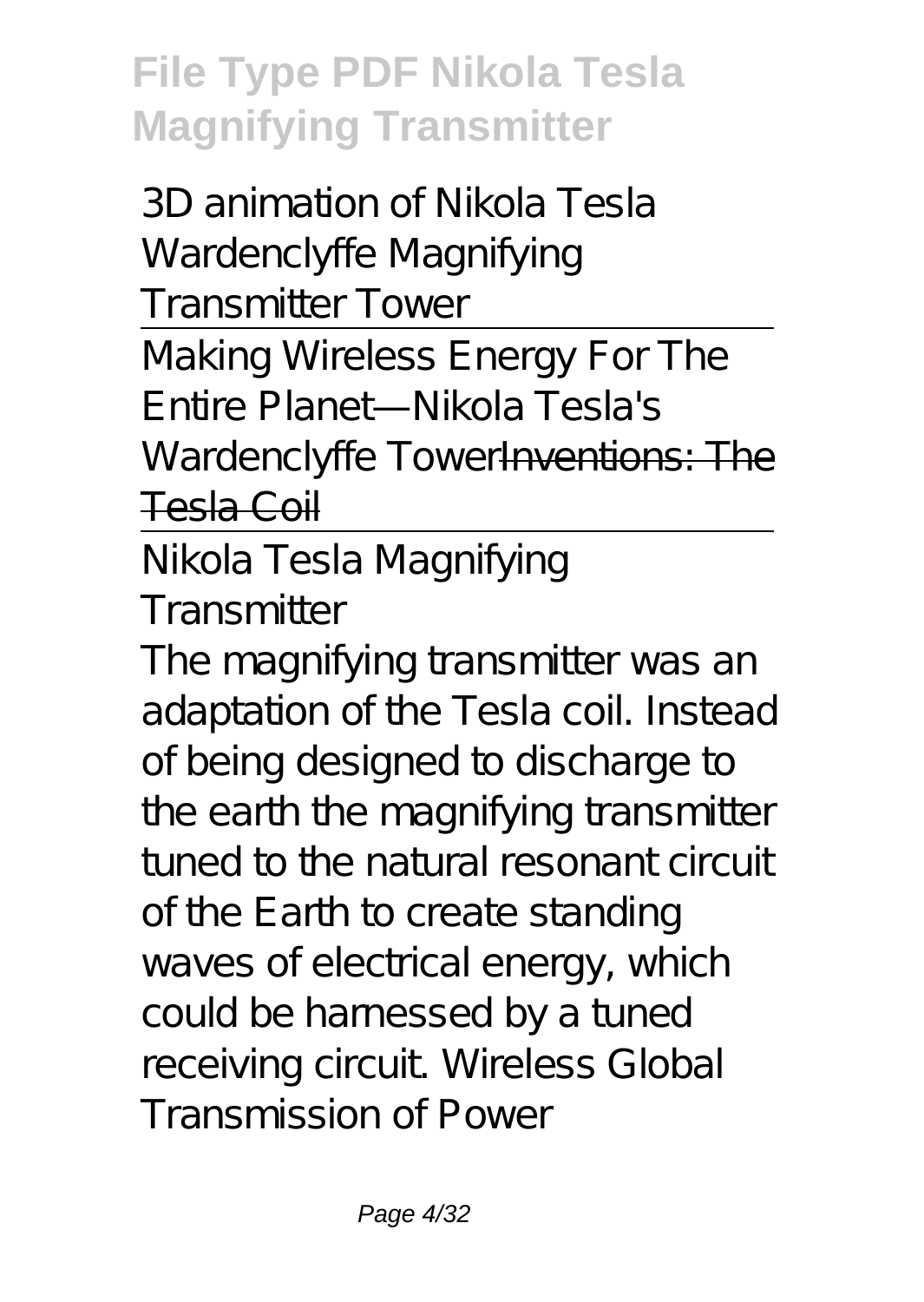Magnifying transmitter - Nikola Tesla

The 'Magnifying Transmitter.' This is Tesla's best invention — a peculiar transformer specially adapted to excite the Earth, which is in the transmission of electrical energy what the telescope is in astronomical observation.

My Inventions V - The Magnifying Transmitter | Tesla Universe A magnifying transmitter is basically between the grounding and the base of the coil. In the late 1890s, Tesla had turned out to be fixated on moving force without wires. He felt that it was conceivable to do it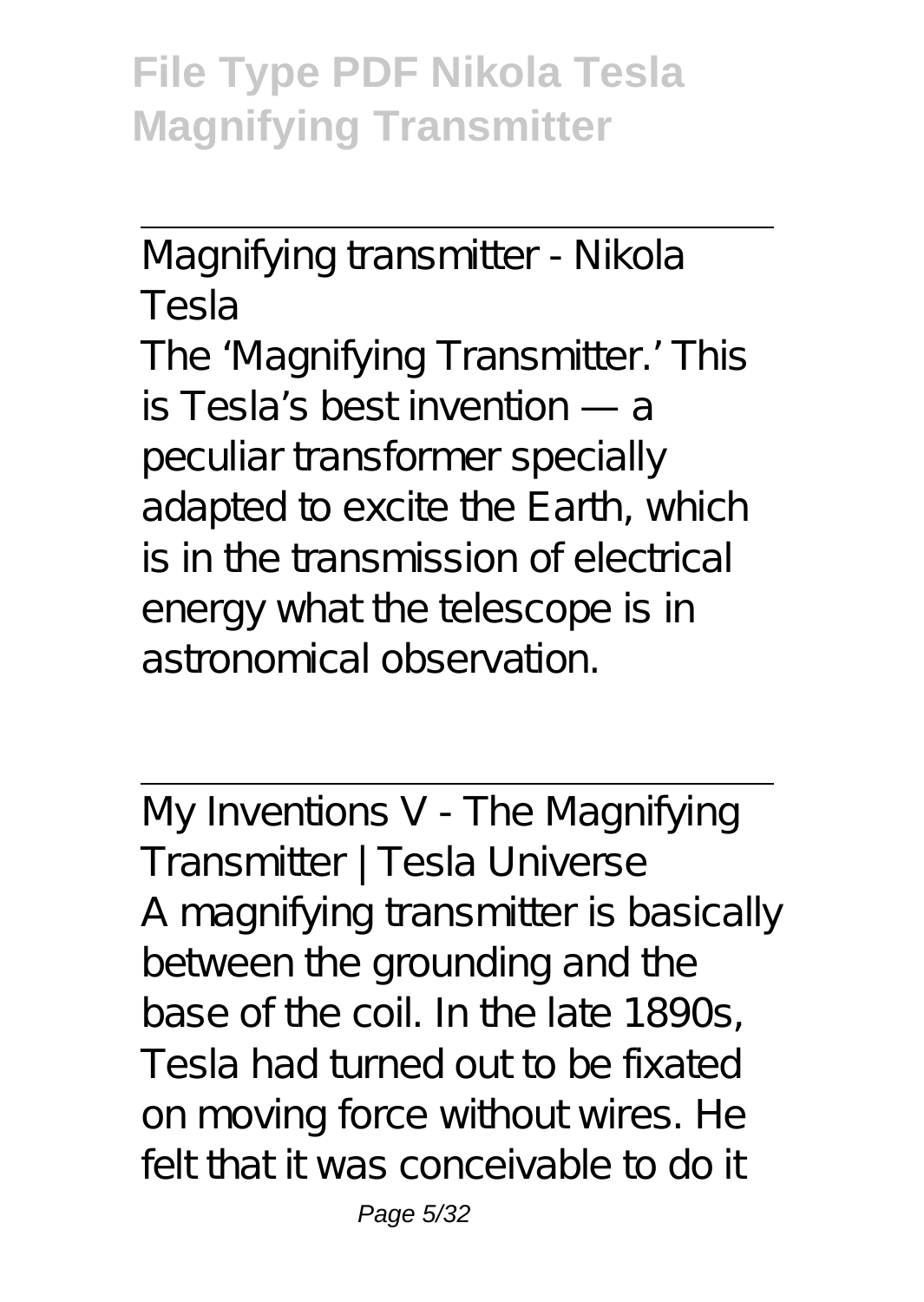at a higher height. Subsequent to verifying some funding's, He set up a lab in Colorado Springs in May 1899.

What is a Magnifying transmitter -Nikola Tesla | Techcody The transmitting station is an octagonal tower, pyramidal in shape, and some 187 feet in height. It consists of huge wooden stilts, heavily braced, and reinforced, and surmounted by a cupola of interlaced steel wires, bent so as to form an arc. In the cupola there is a wooden platform occupying its entire width.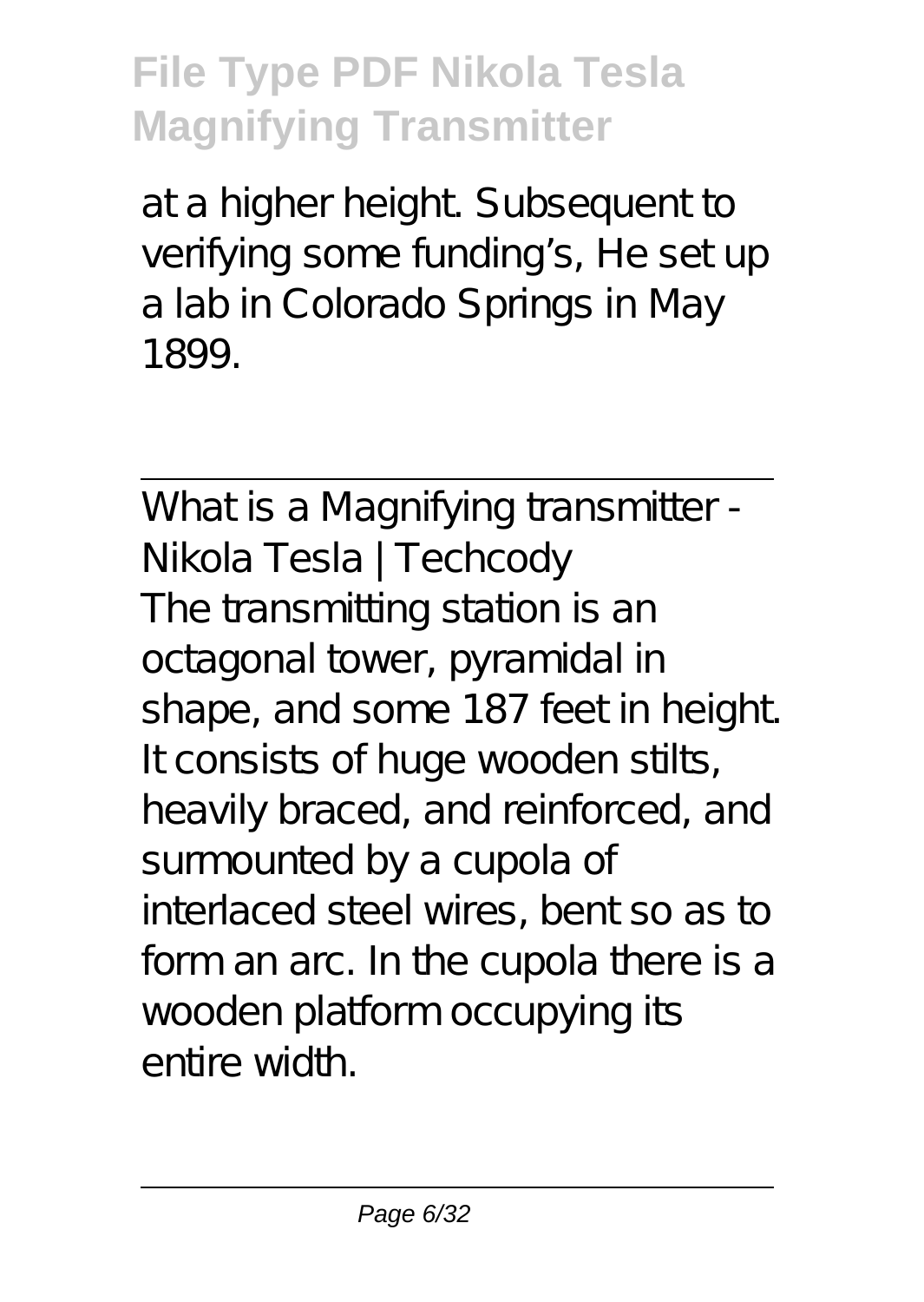Nikola Tesla: Magnifying Transmitter - Want To Know The Magnifying Transmitter by Nikola Tesla : "...It is a resonant transformer with a secondary in which the parts charged to a high potential, are of considerable area and arranged in space along ideal enveloping surfaces of very large radii of curvature, and at proper distances from one another thereby insuring a small electrical surface density everywhere so that no leak can occur even if the conductor is bare.

The Magnifying Transmitter by Nikola Tesla - Longitudinal ... Wardenclyffe Tower (1901-1917),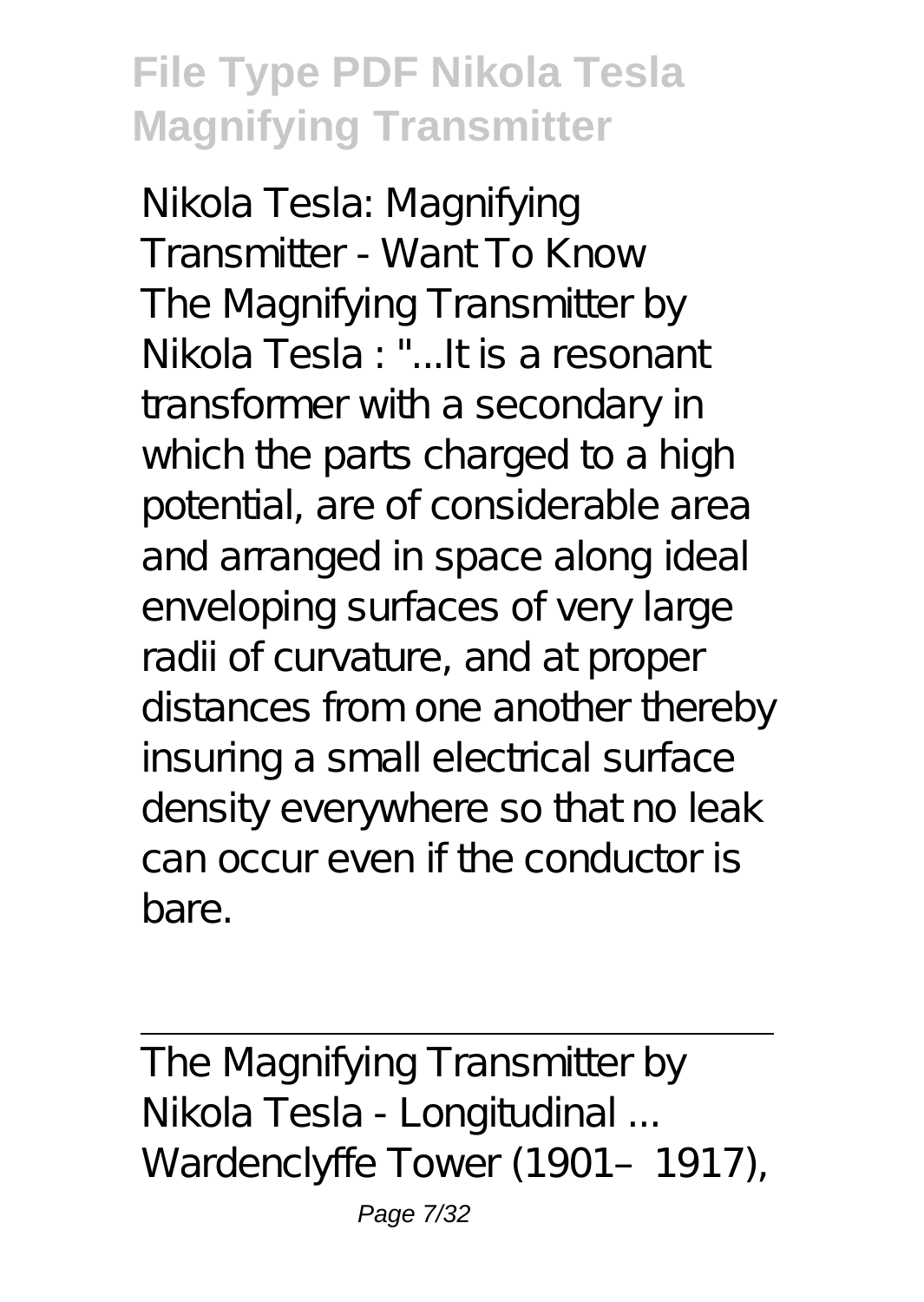also known as the Tesla Tower, was an early experimental wireless transmission station designed and built by Nikola Tesla on Long Island in 1901–1902, located in the village of Shoreham, New York.Tesla intended to transmit messages, telephony and even facsimile images across the Atlantic to England and to ships at sea based on his theories of using the Earth ...

Wardenclyffe Tower - Wikipedia A Tesla coil is an electrical resonant transformer circuit designed by inventor Nikola Tesla in 1891. It is used to produce highvoltage, low- current, high frequency alternating-current

Page 8/32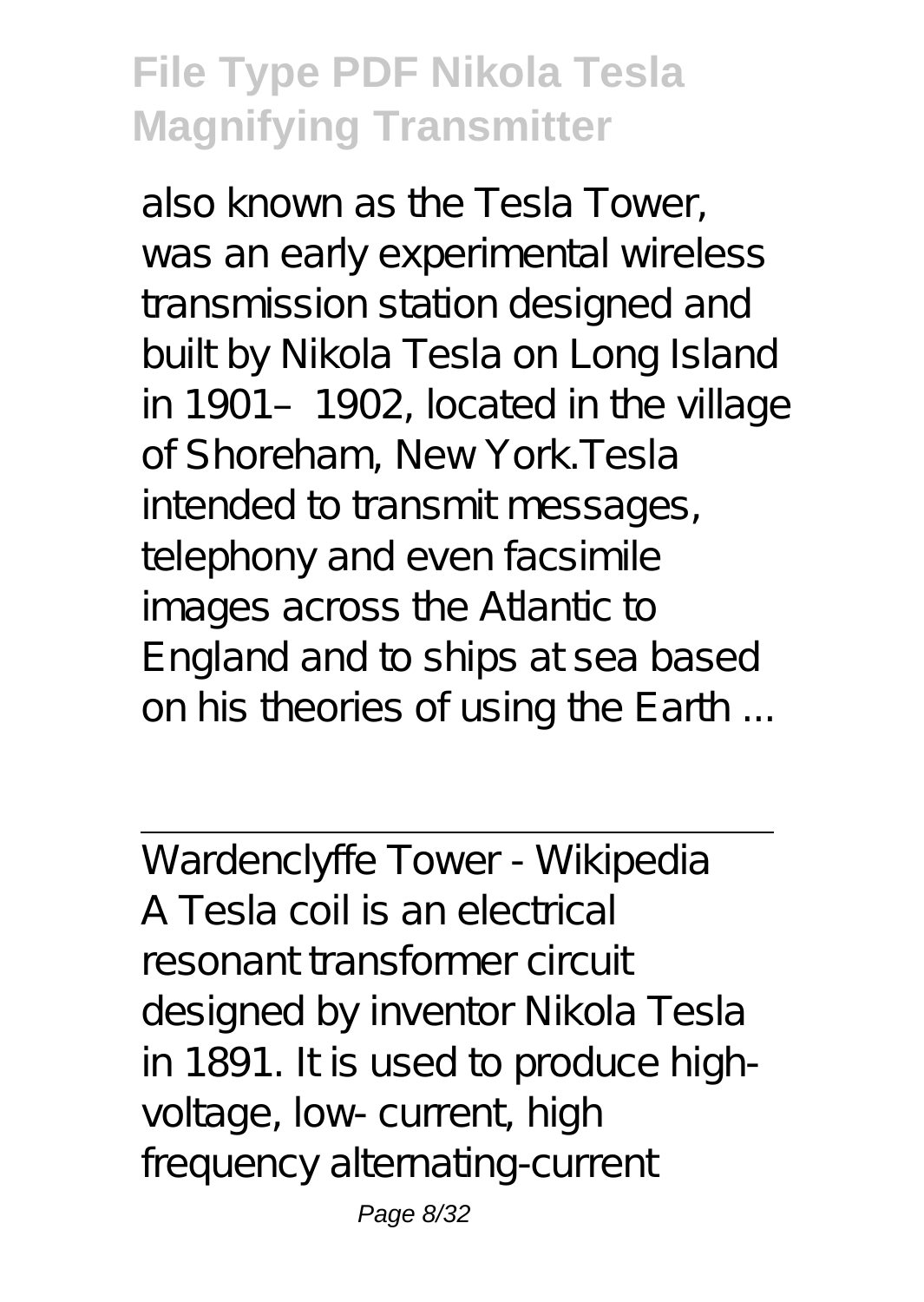electricity. Tesla experimented with a number of different configurations consisting of two, or sometimes three, coupled resonant electric circuits.

Tesla coil - Wikipedia NIKOLA TESLA, OF NEW YORK, N. Y. the effect will increase with the distance and will be greatest in a region diametrically opposite the transmitter. With oscillations still slower the earth, strictly speaking, will not resonate, but simply act as a capacity, and the variation of potential will be more or less uniform over its entire surface ...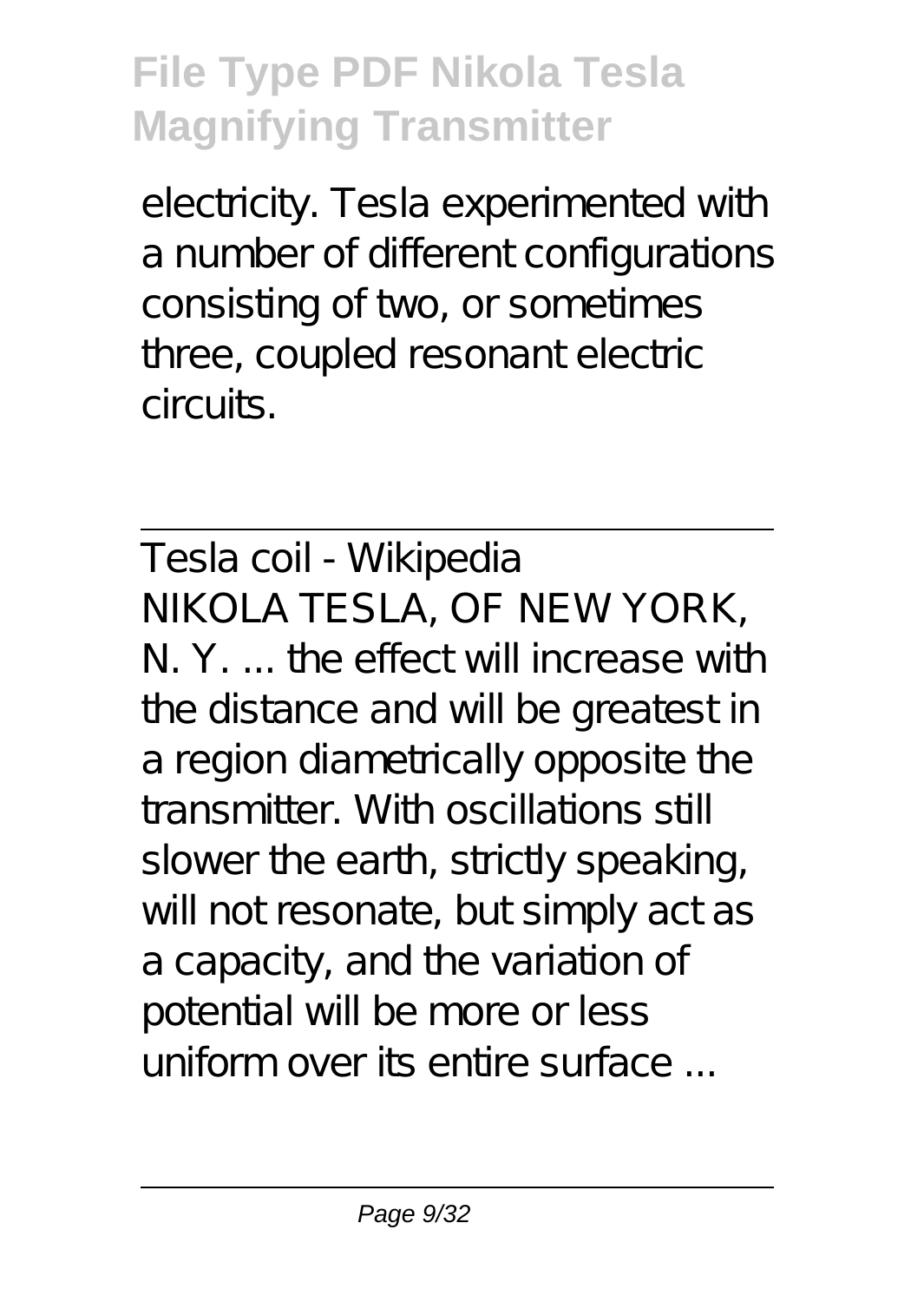Nikola Tesla's X-Rays Shadowgraph - teslacoinshop.com NIKOLA TESLA, OF NEW YORK, N. Y. TESLA PATENT 1,119,732 APPARATUS FOR TRANSMITTING ELECTRICAL ENERGY. 1,119,732. Specification of Letters Patent.

Nikola Tesla U.S. Patent 1,119,732 - Apparatus for ...

Tesla, Nikola. Publicity photo of Nikola Tesla in his laboratory in Colorado Springs, Colorado, in December 1899. Tesla posed with his "magnifying transmitter," which was capable of producing millions of volts of electricity. The discharge shown is 6.7 metres (22 feet) in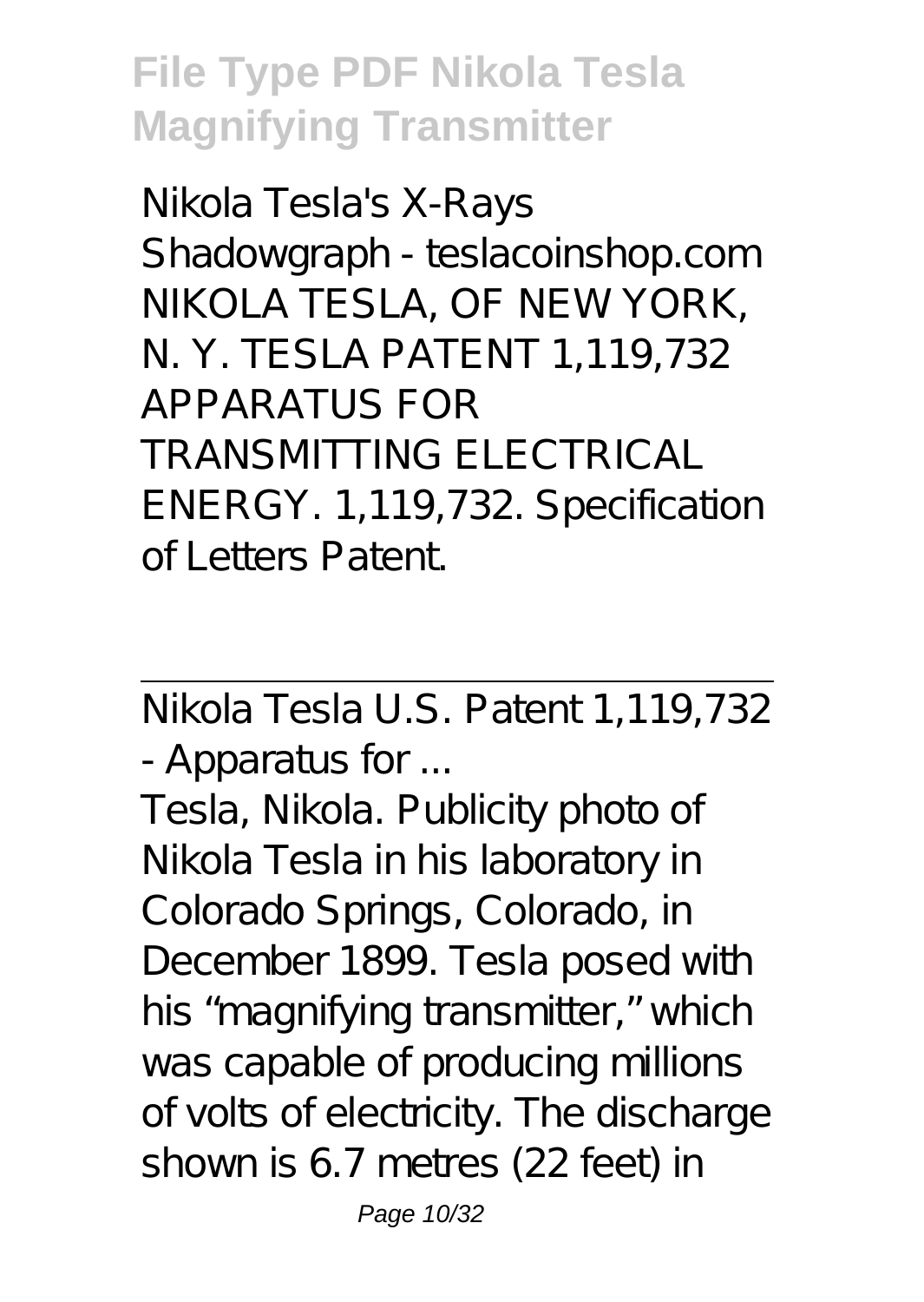length. Wellcome Library, London.

Nikola Tesla | Biography, Facts, & Inventions | Britannica Tesla's "Magnifying Transmitter", at Wardenclyffe, Shoreham, LI (New York). The transmitting station is an octagonal tower, pyramidal in shape, and some 187 feet in height. It consists of huge wooden stilts, heavily braced, and reinforced, and surmounted by a cupola of interlaced steel wires, bent so as to form an arc.

Nikola Tesla "Magnifying Transmitter" A summary of Nikola Tesla's Page 11/32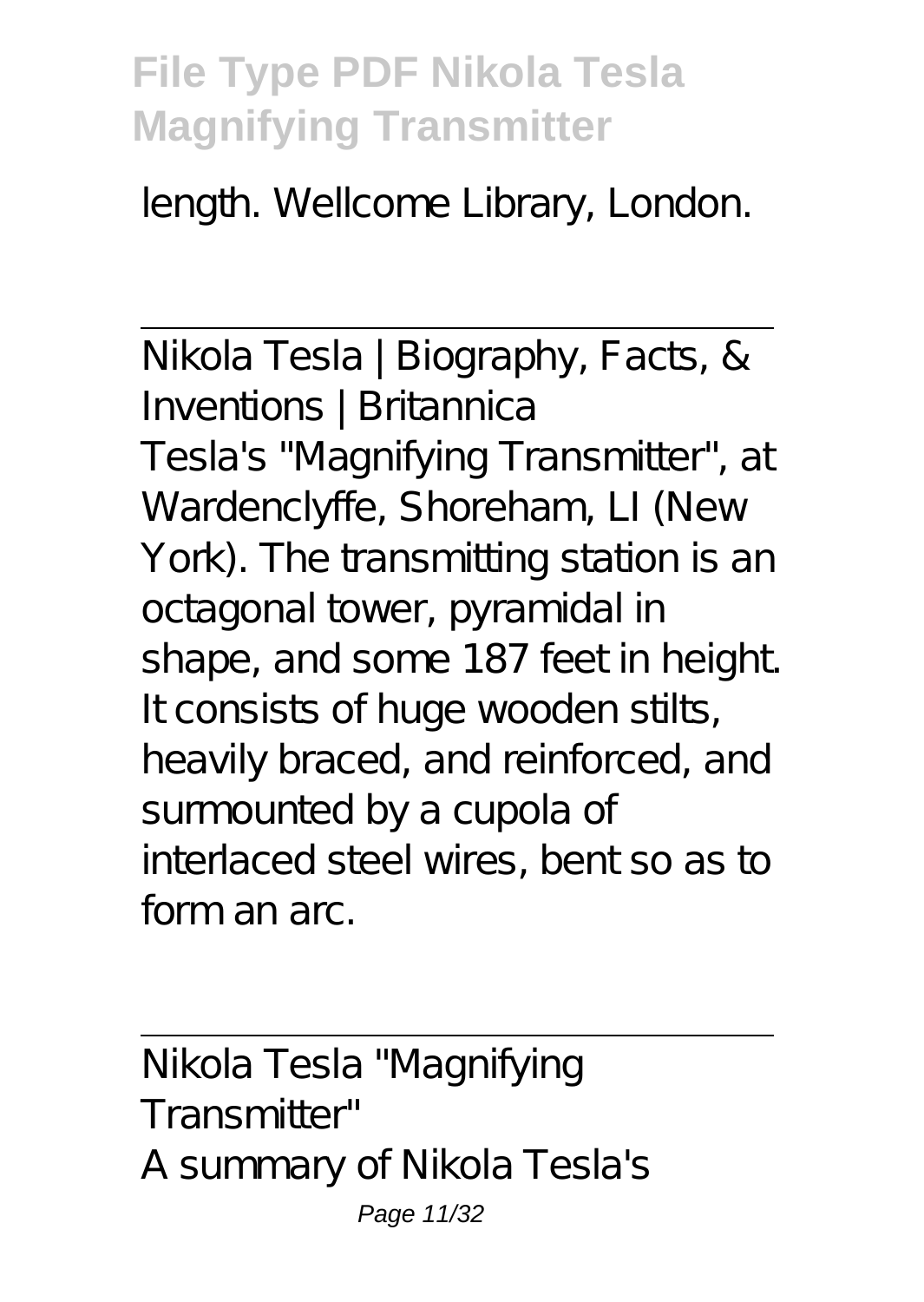Magnifying transmitter. Some contents related to Tesla coil: + Apparatus for Transmitting Electrical Energy - Nikola Tesla: https...

Magnifying transmitter – Nikola Tesla - YouTube To all whom it may concern Be it known that I, NIKOLA TESLA, a citizen of the United States, residing in the borough of Manhattan, in the city, county, and State of New York, have invented certain...

US1119732A - Apparatus for transmitting electrical energy ...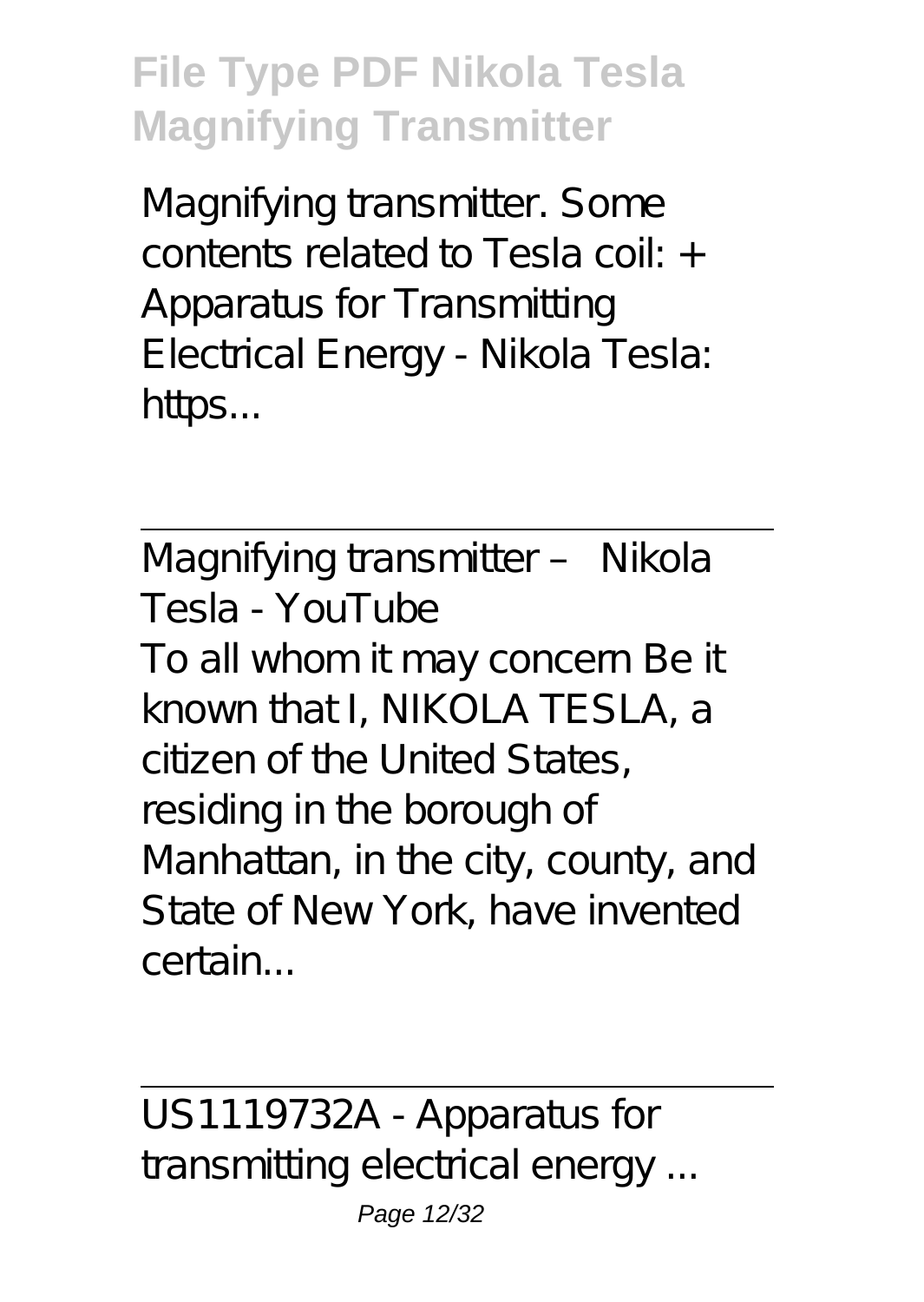Build the world's most advanced Tesla coil with the Colorado Springs Magnifying Transmitter Scale Model Design Sheet. Designed by none other than Nikola Tesla himself through the extensive experimental research described in ' Nikola Tesla: Colorado Springs Notes, 1899-1900 ', the Colorado Springs Magnifying Transmitter has now been scaled down to the finest detail, and is 100% functional!

Tesla Magnifying Transmitter Scale Model Design Sheet ...

5.0 out of 5 stars One of the best book on Nikola Tesla Magnifying Transmitter. Reviewed in the United States on April 17, 2019. Verified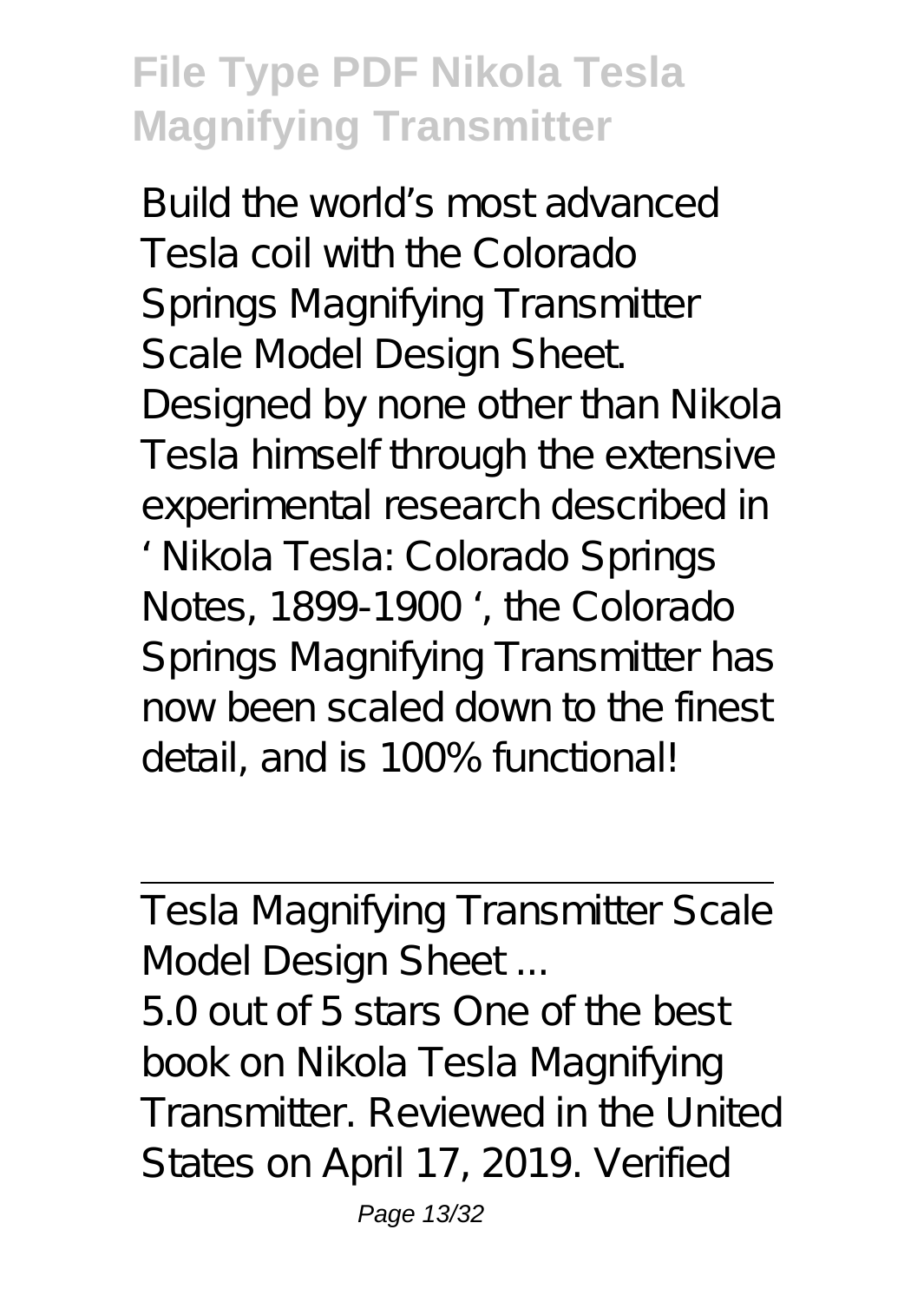Purchase. In my own view this is one of the best book I've ever read about Nikola Tesla Magnifying Transmitter even if it's not his most important discovery during his life time. None the less, this discovery ...

Tesla's Magnifying Transmitter: recreating Tesla's dream ... Magnifying Transmitter. Nikola Tesla: My Inventions(Chapter 6: The Magnifying Transmitter) The New York Times(27 March, 1904) N. Tesla: US PAtent # 1,119,732 ~ Apparatus for Transmitting Electrical Energy. N. Tesla: US Patent  $# 593,138 \sim$  Electrical Transformer. N. Tesla: US Patent #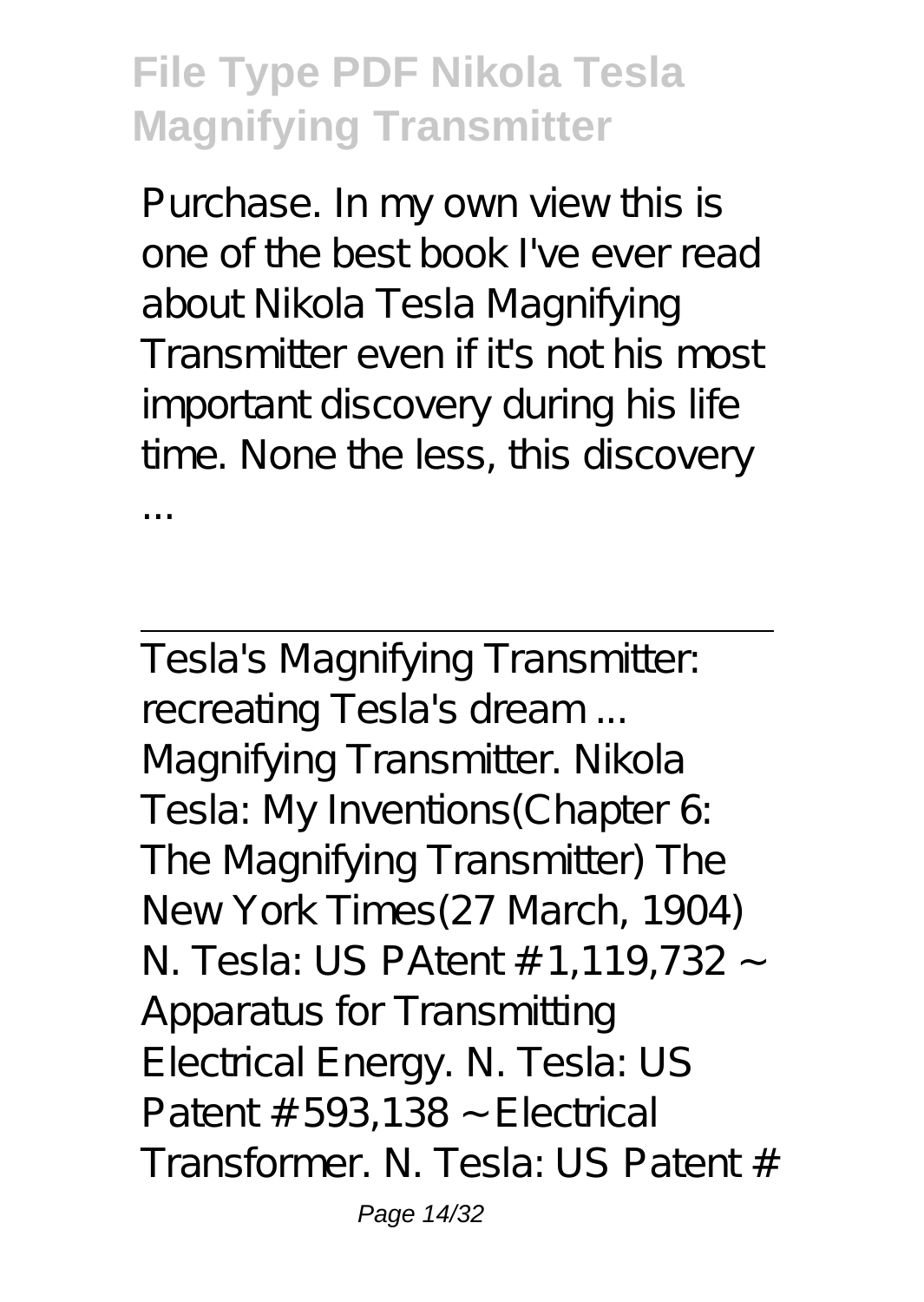645,576 ~ System of Transmission of Electrical Energy.

Nikola Tesla: Magnifying Transmitter ~ Articles & Patents Especially interesting is the case of Tesla's Magnifying Transmitter – TMT. Nowadays the physics behind TMT and engineering calculations are for the most part understood, mainly due to work of the Corum Brothers and Eric Dollard. Also, from 1980's to the present day numerous versions of TMT have been built both by amateurs and professionals.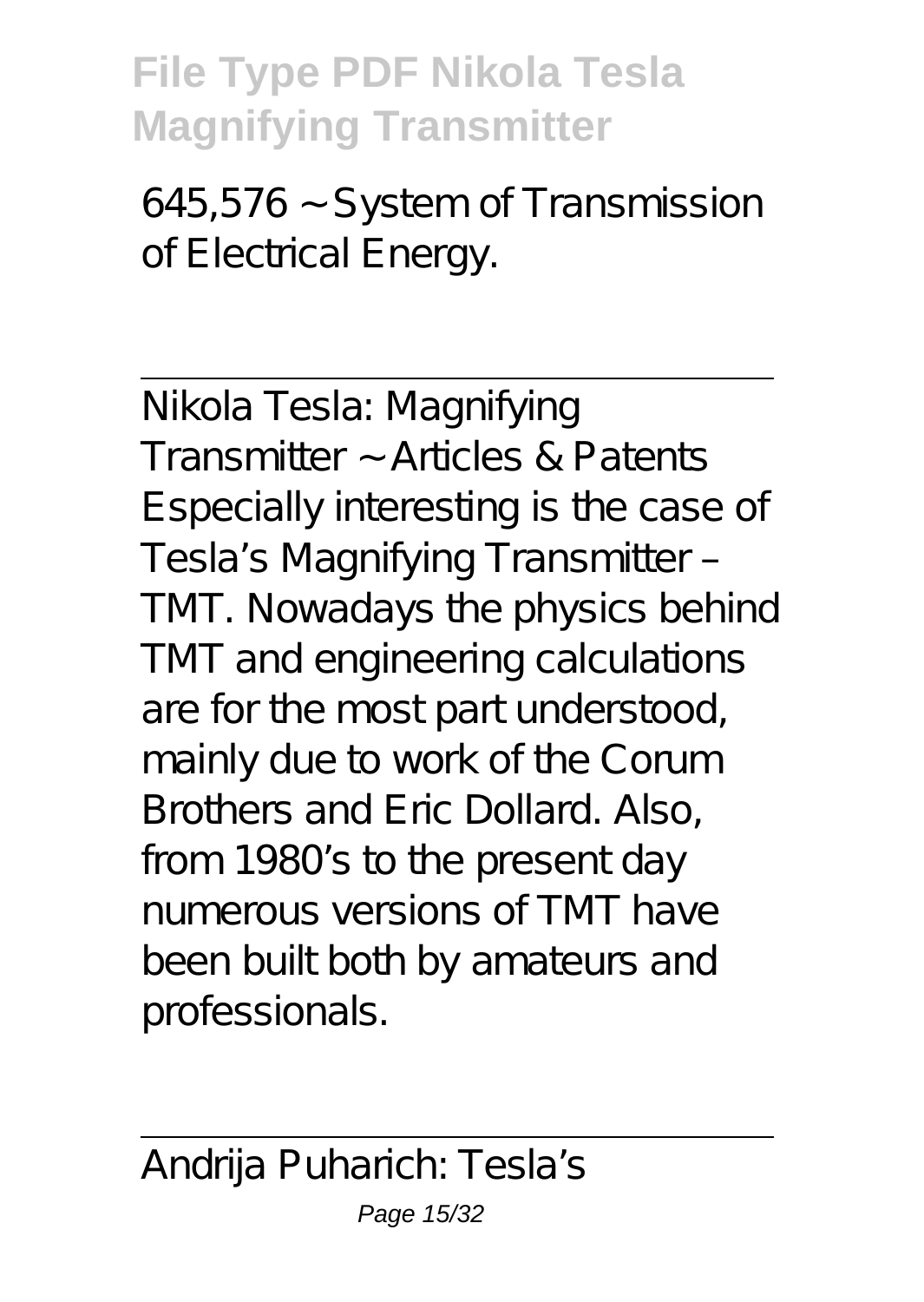Magnifying Transmitter | RT17 A publicity photograph showing Nikola Tesla sitting on a chair taking notes while his "magnifying transmitter" is generating millions of volts. The photograph was actually a double exposure. In reality, nobody could be that close to the transmitter without getting fried.

Nikola Tesla's Experimental Laboratory in Colorado Springs ... THOMAS EDISON "betrayed" his apprentice genius Nikola Tesla after the Serbian-American helped the inventor overcome one of his biggest obstacles. By Joel Day PUBLISHED: PUBLISHED: 08:00, Fri, Dec ...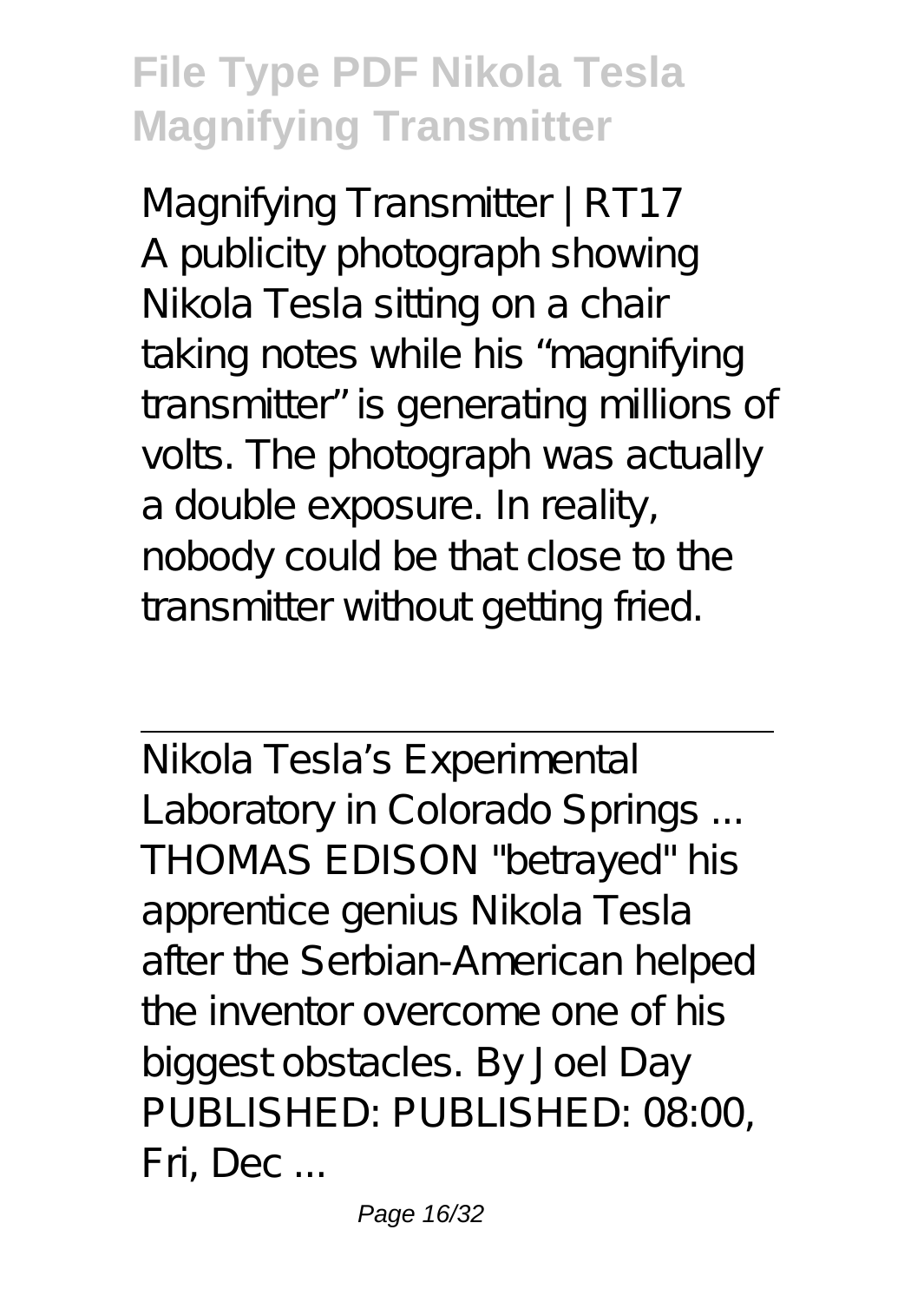The Magnifying Transmitter By Nikola Tesla ♦ Physics \u0026 Mechanics AudiobookThe superior Tesla Magnifying transmitter to transmit power wireless **Magnifying transmitter – Nikola Tesla The Real Magnifying** Transmitter (première partie) Nikola Tesla Audiobook - My Inventions Part 5: The Magnifying Transmitter *TMT: Tesla Magnifying Transmitter (Pat #1,119,732)* **Wireless Electricity For Free! How? My Invention Nikola Tesla** TMT Tesla Magnifying Transmitter 3: Taking Power from the System Page 17/32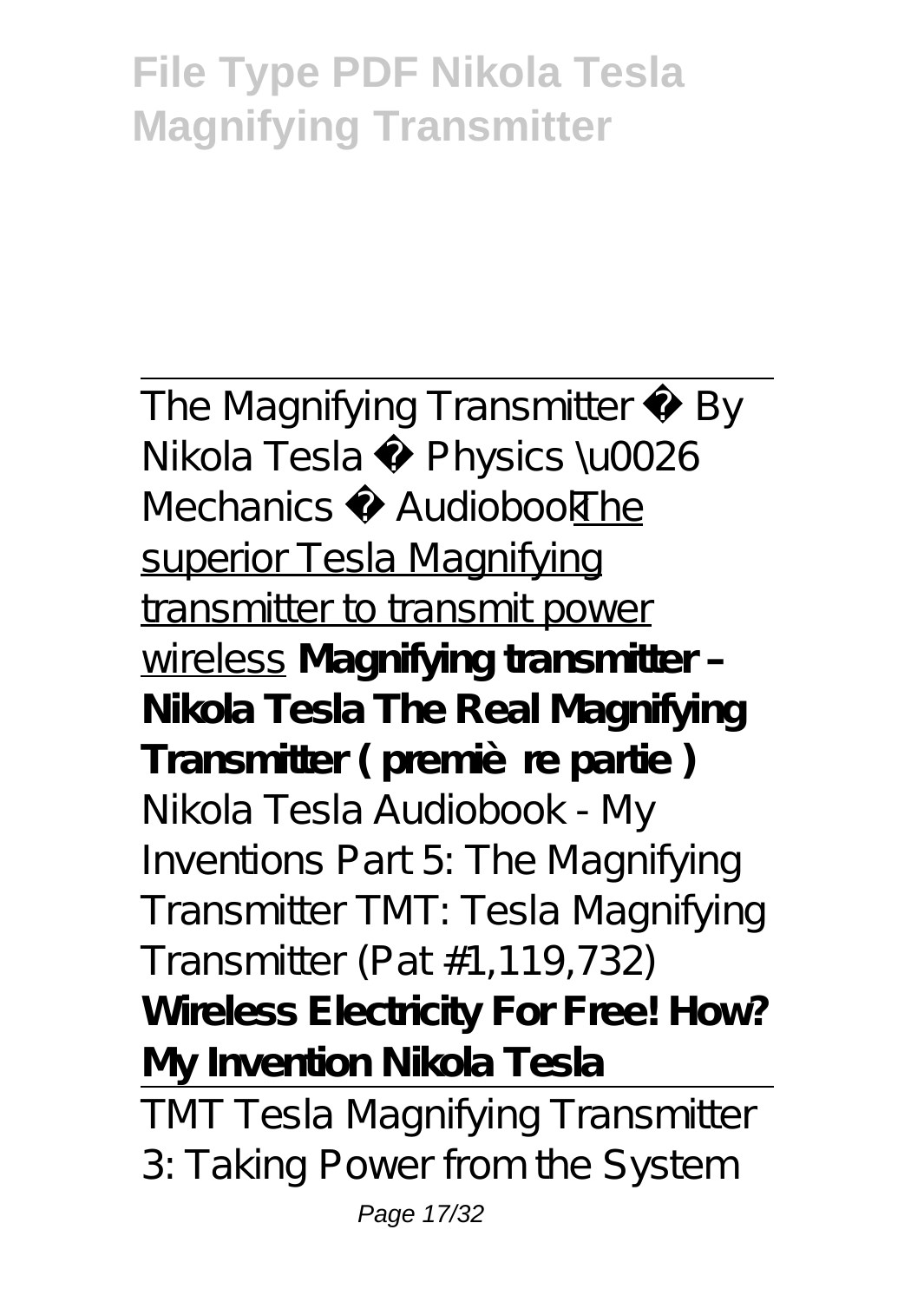Tesla Magnifying Transmitter configurations. Tesla's Little Secret *Tesla Magnifying Transmitter My Inventions by Nikola Tesla audiobook -* Man Solves Tesla's Secret To Amplifying Power By Nearly 5000%

Three ways of increasing Human Energy Nikola Tesla Audio Book The Secret Behind Numbers 369 Tesla Code Is Finally REVEALED! (without music)*Tesla's Secret finally understood (Gerard Morin)*

Preview of Theory Calculation \u0026 Operation of the Colorado Springs Tesla Transformer by Eric Dollard

Explanation of Nicola Tesla's scalar waves.Nikola Tesla - The secrets hidden in the pyramids of Egypt Page 18/32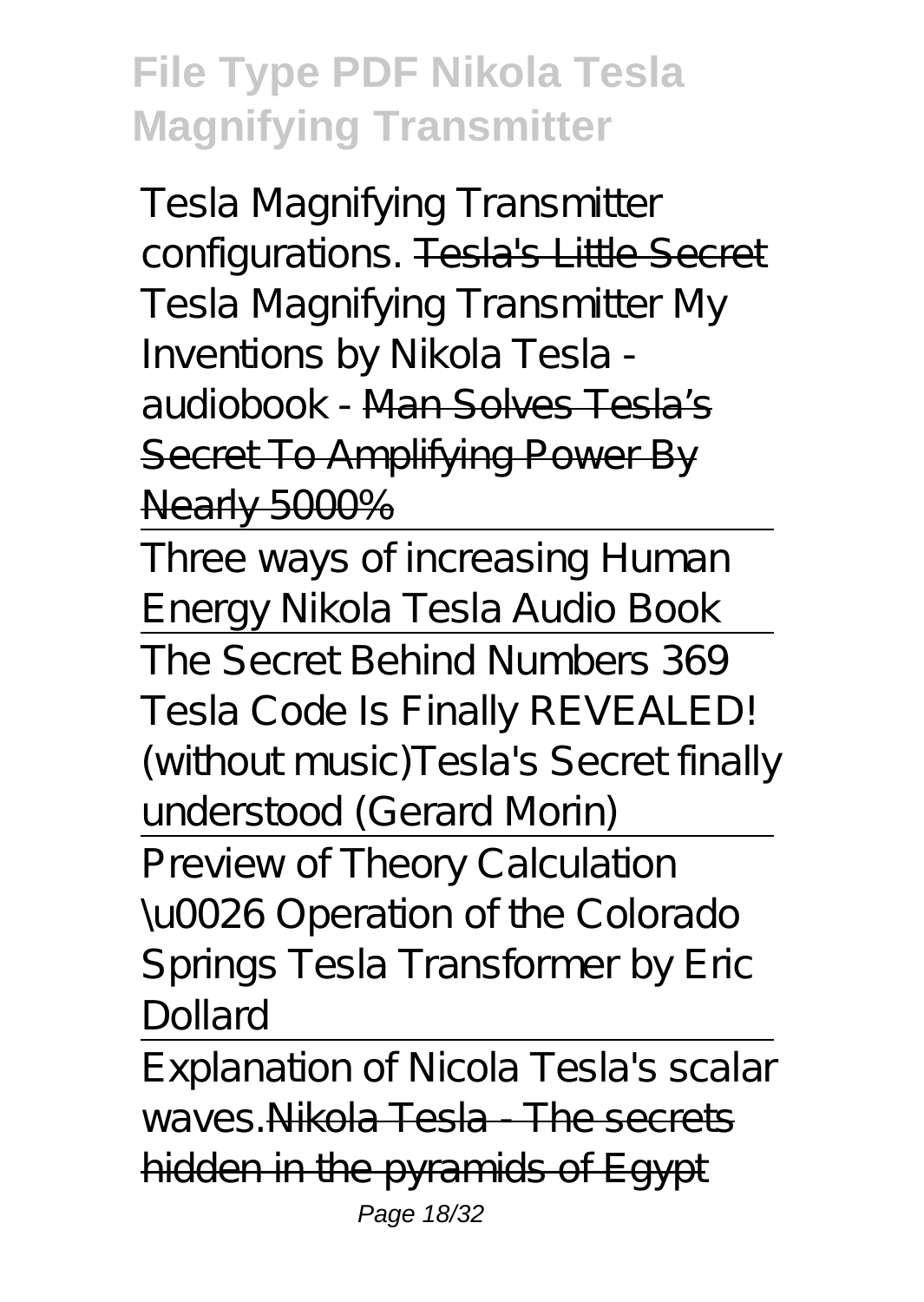The Game of Life and How to Play It - Audio Book *Tesla Radiant Charging Top 10 Inventions By Nikola Tesla* ⚡ MY INVENTIONS by Nikola Tesla - FULL AudioBook Greatest AudioBooks Tesla Patent - Magnifying TransmitterThe Magnifying Transmitter by Nikola Tesla in Red Dead Redemption 2 *2019-04-14 Ernst Willem van den Bergh Live*

*Call - Tesla's Magnifying Transmitter*

Nikola Tesla Magnifying Transmitter - Wireless Telluric Transmission Of Energy - The Evidence Mk. 2

3D animation of Nikola Tesla Wardenclyffe Magnifying Transmitter Tower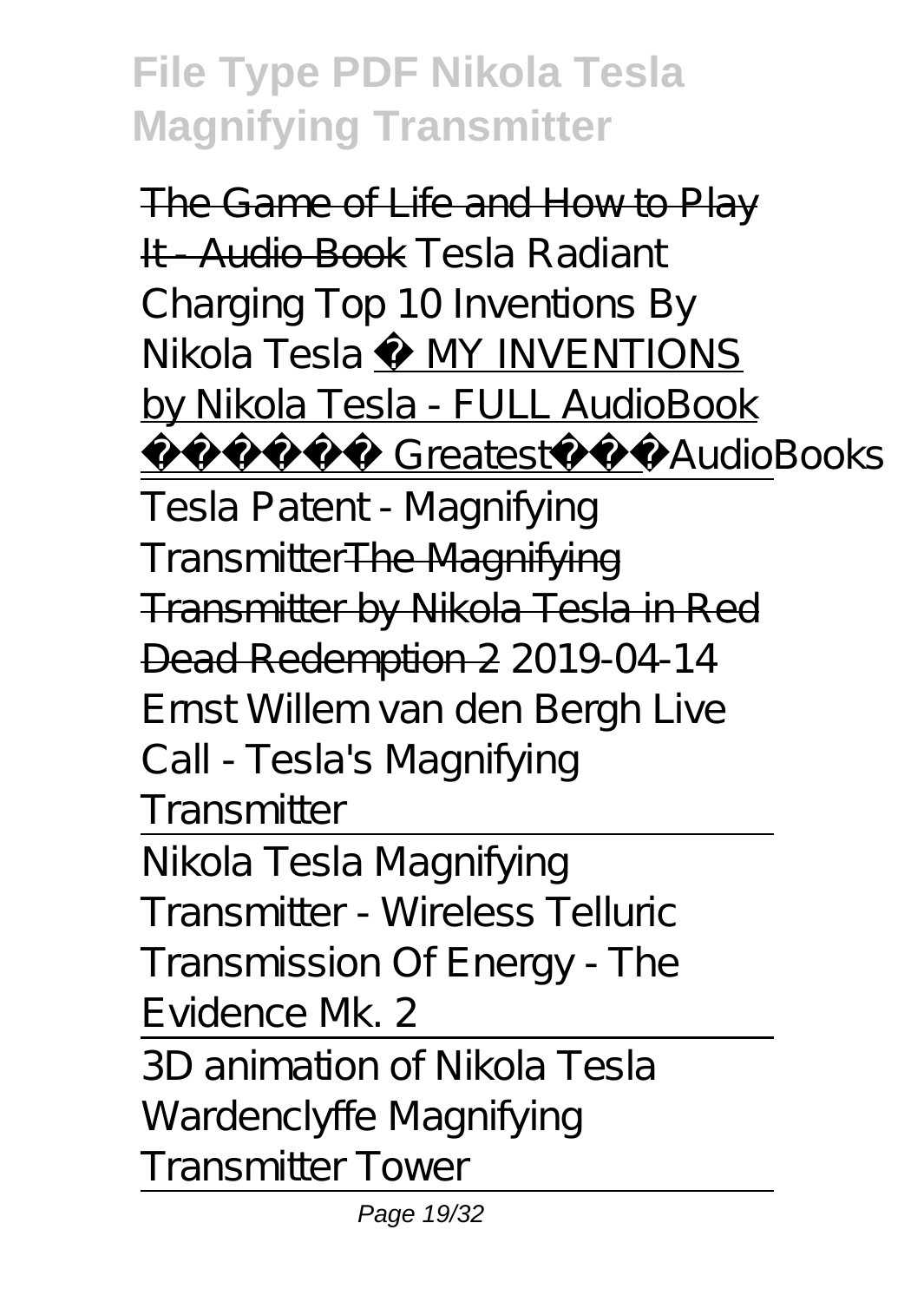Making Wireless Energy For The Entire Planet—Nikola Tesla's Wardenclyffe TowerInventions: The Tesla Coil

Nikola Tesla Magnifying

**Transmitter** 

The magnifying transmitter was an adaptation of the Tesla coil. Instead of being designed to discharge to the earth the magnifying transmitter tuned to the natural resonant circuit of the Earth to create standing waves of electrical energy, which could be harnessed by a tuned receiving circuit. Wireless Global Transmission of Power

Magnifying transmitter - Nikola Tesla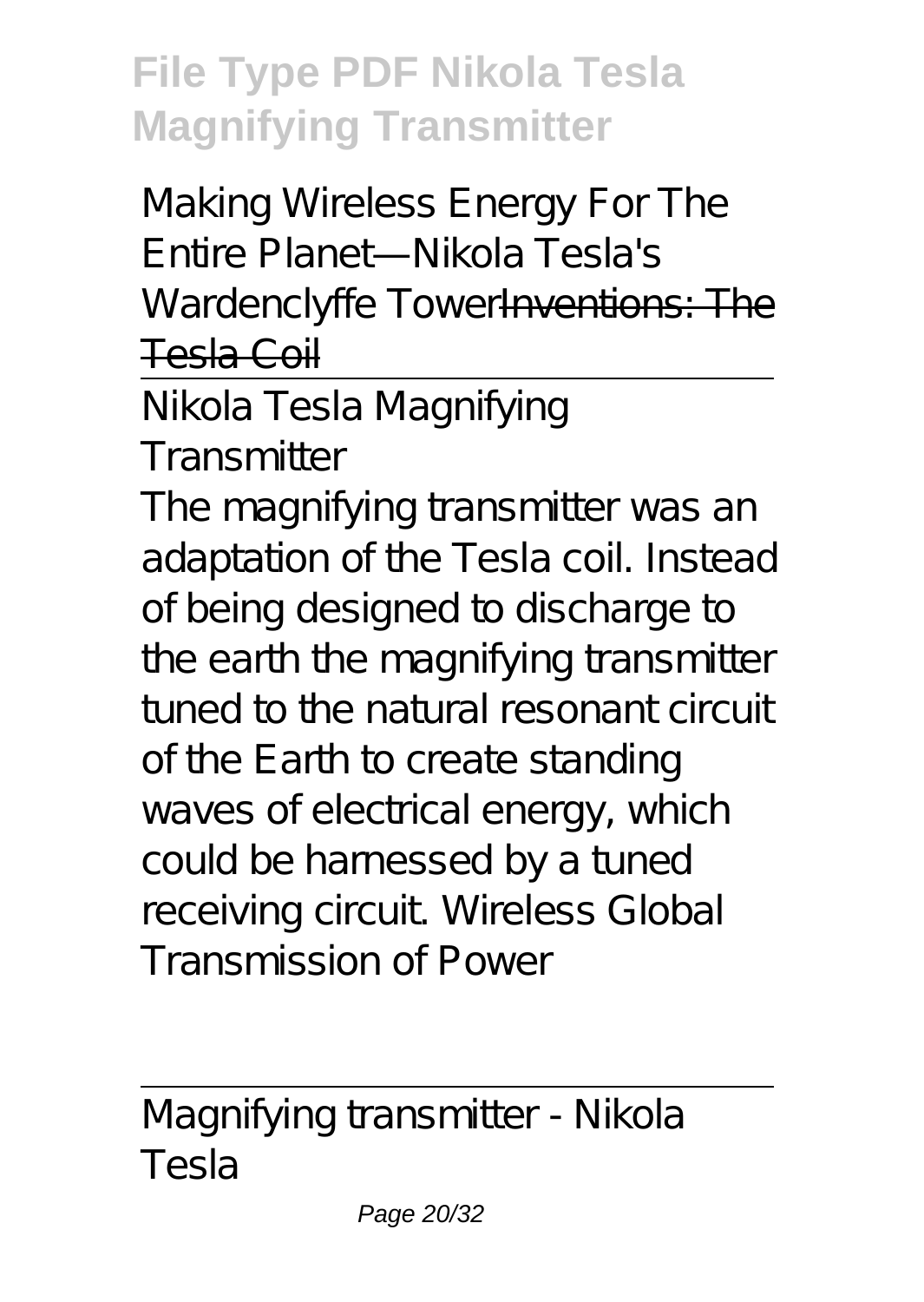The 'Magnifying Transmitter.' This is Tesla's best invention — a peculiar transformer specially adapted to excite the Earth, which is in the transmission of electrical energy what the telescope is in astronomical observation.

My Inventions V - The Magnifying Transmitter | Tesla Universe A magnifying transmitter is basically between the grounding and the base of the coil. In the late 1890s, Tesla had turned out to be fixated on moving force without wires. He felt that it was conceivable to do it at a higher height. Subsequent to verifying some funding's, He set up a lab in Colorado Springs in May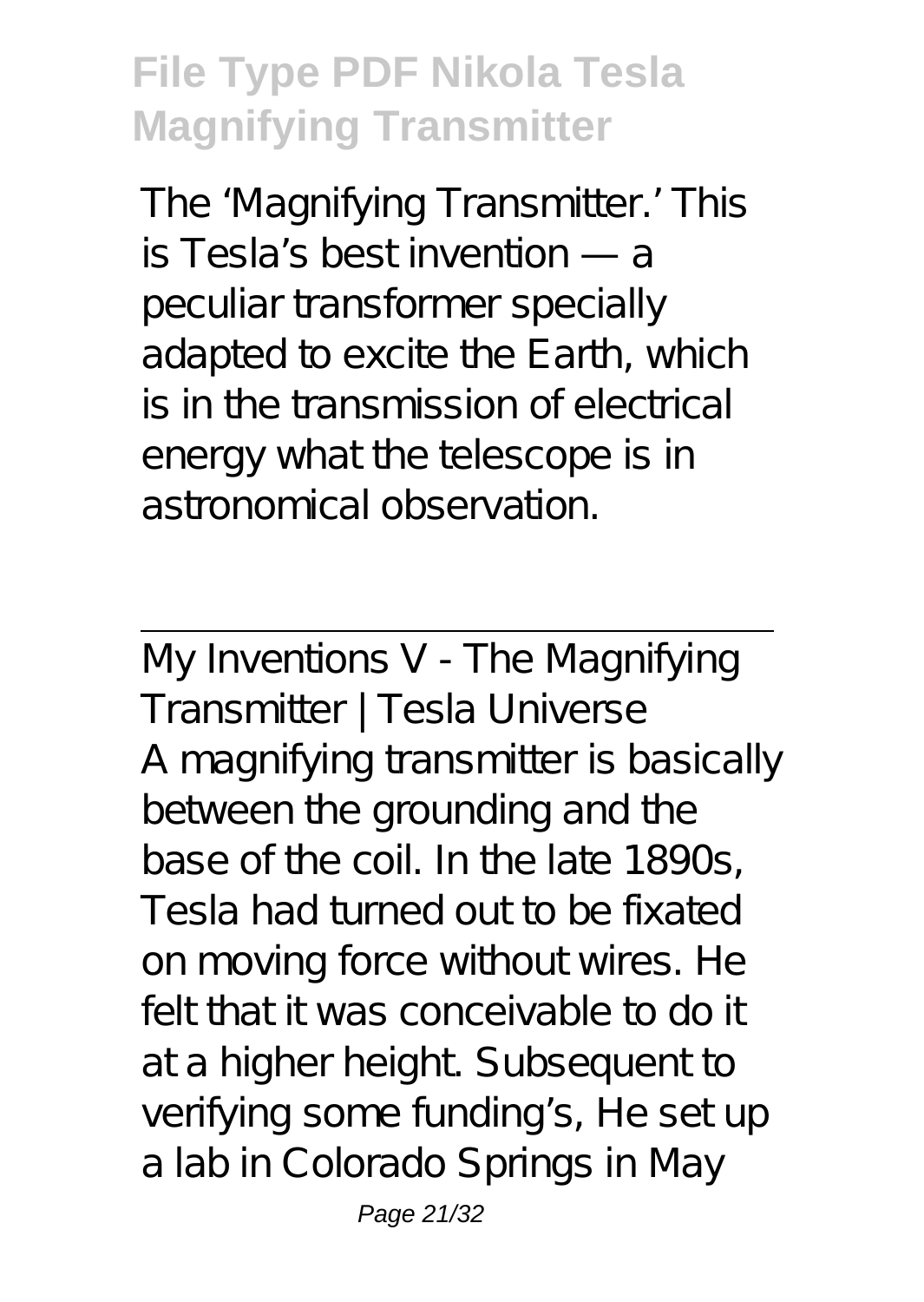1899.

What is a Magnifying transmitter -Nikola Tesla | Techcody The transmitting station is an octagonal tower, pyramidal in shape, and some 187 feet in height. It consists of huge wooden stilts, heavily braced, and reinforced, and surmounted by a cupola of interlaced steel wires, bent so as to form an arc. In the cupola there is a wooden platform occupying its entire width.

Nikola Tesla: Magnifying Transmitter - Want To Know The Magnifying Transmitter by Page 22/32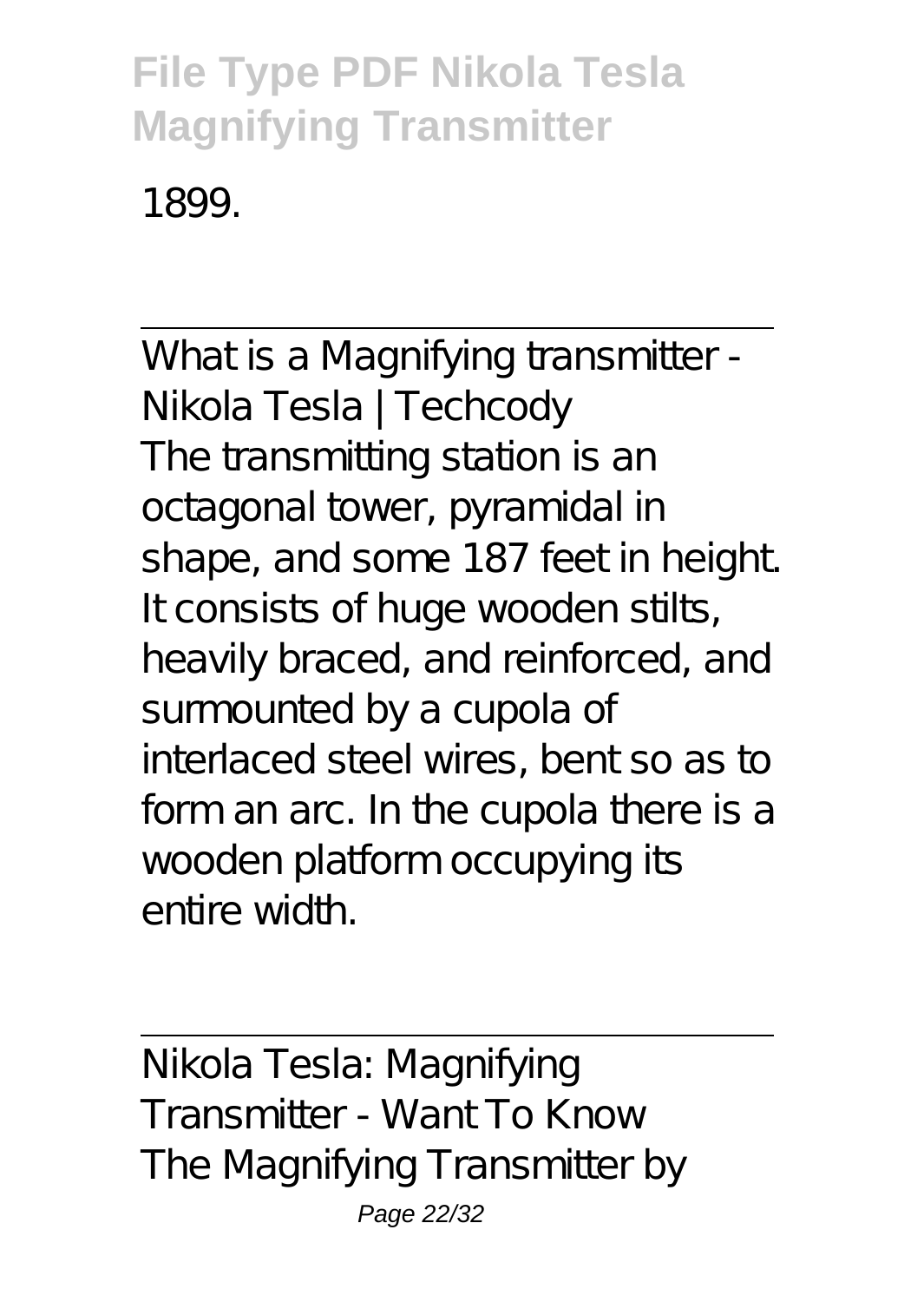Nikola Tesla : "...It is a resonant transformer with a secondary in which the parts charged to a high potential, are of considerable area and arranged in space along ideal enveloping surfaces of very large radii of curvature, and at proper distances from one another thereby insuring a small electrical surface density everywhere so that no leak can occur even if the conductor is bare.

The Magnifying Transmitter by Nikola Tesla - Longitudinal ... Wardenclyffe Tower (1901-1917), also known as the Tesla Tower, was an early experimental wireless transmission station designed and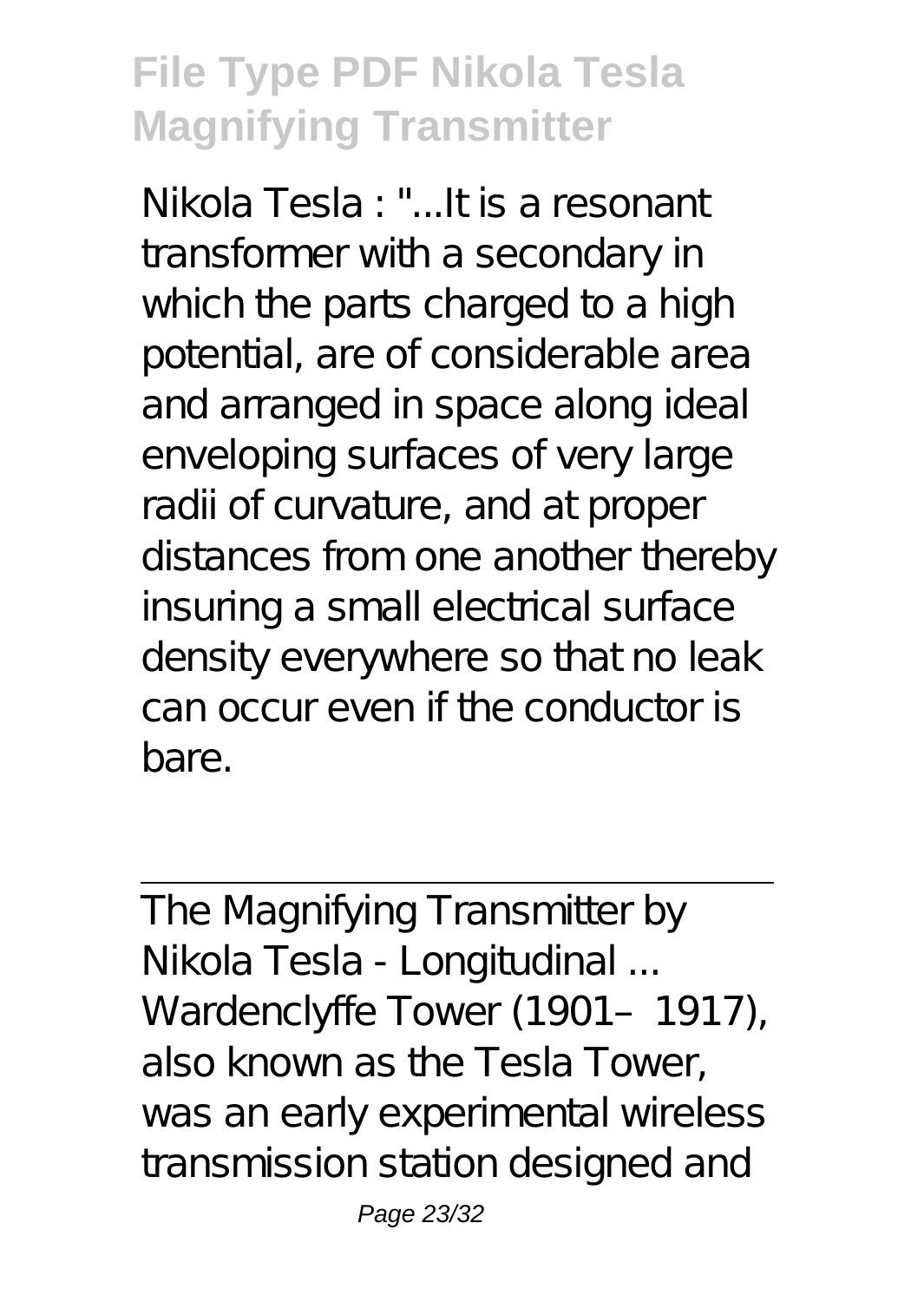built by Nikola Tesla on Long Island in 1901–1902, located in the village of Shoreham, New York.Tesla intended to transmit messages, telephony and even facsimile images across the Atlantic to England and to ships at sea based on his theories of using the Earth ...

Wardenclyffe Tower - Wikipedia A Tesla coil is an electrical resonant transformer circuit designed by inventor Nikola Tesla in 1891. It is used to produce highvoltage, low- current, high frequency alternating-current electricity. Tesla experimented with a number of different configurations consisting of two, or sometimes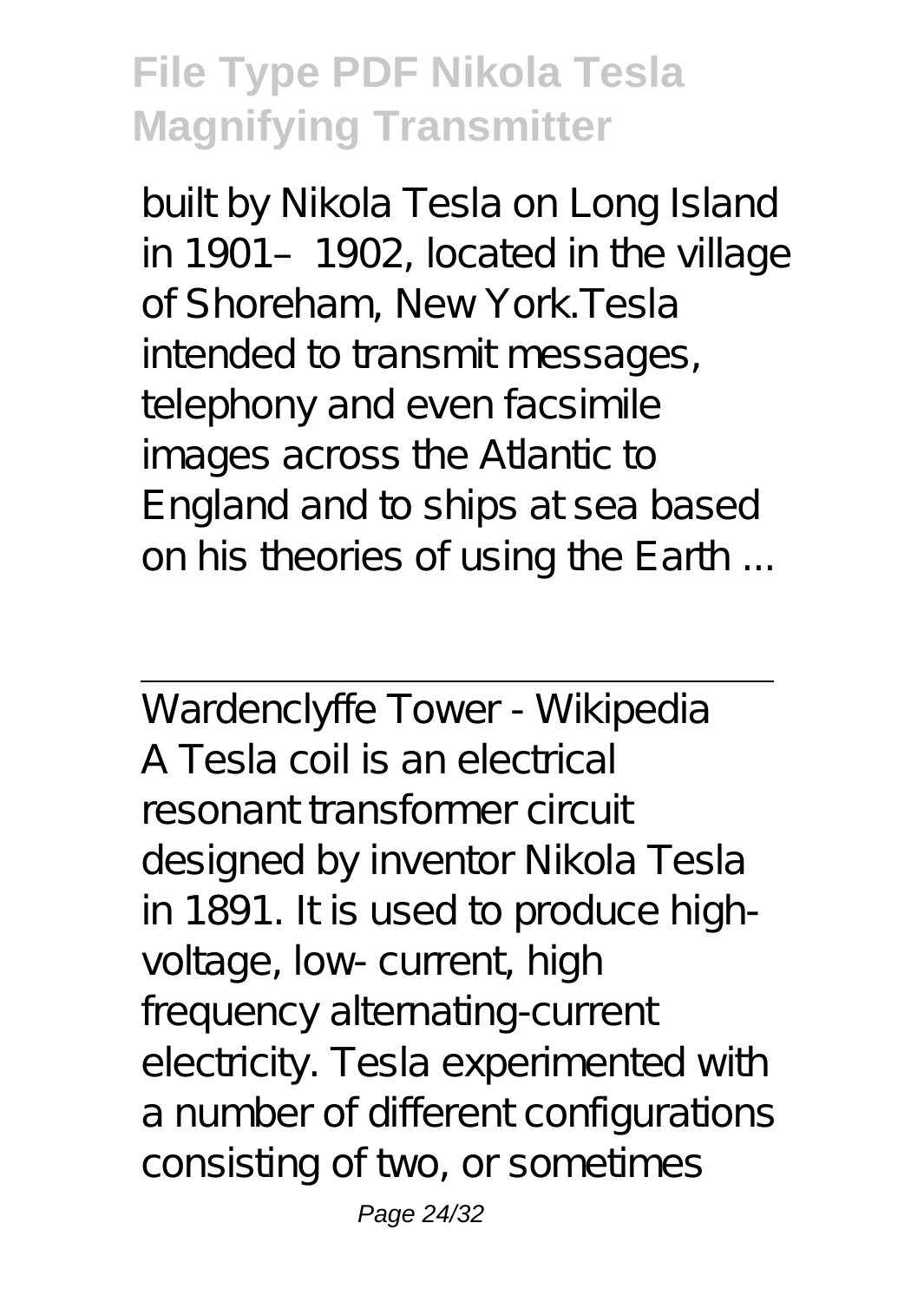three, coupled resonant electric circuits.

Tesla coil - Wikipedia NIKOLA TESLA, OF NEW YORK, N. Y the effect will increase with the distance and will be greatest in a region diametrically opposite the transmitter. With oscillations still slower the earth, strictly speaking, will not resonate, but simply act as a capacity, and the variation of potential will be more or less uniform over its entire surface ...

Nikola Tesla's X-Rays Shadowgraph - teslacoinshop.com NIKOLA TESLA, OF NEW YORK,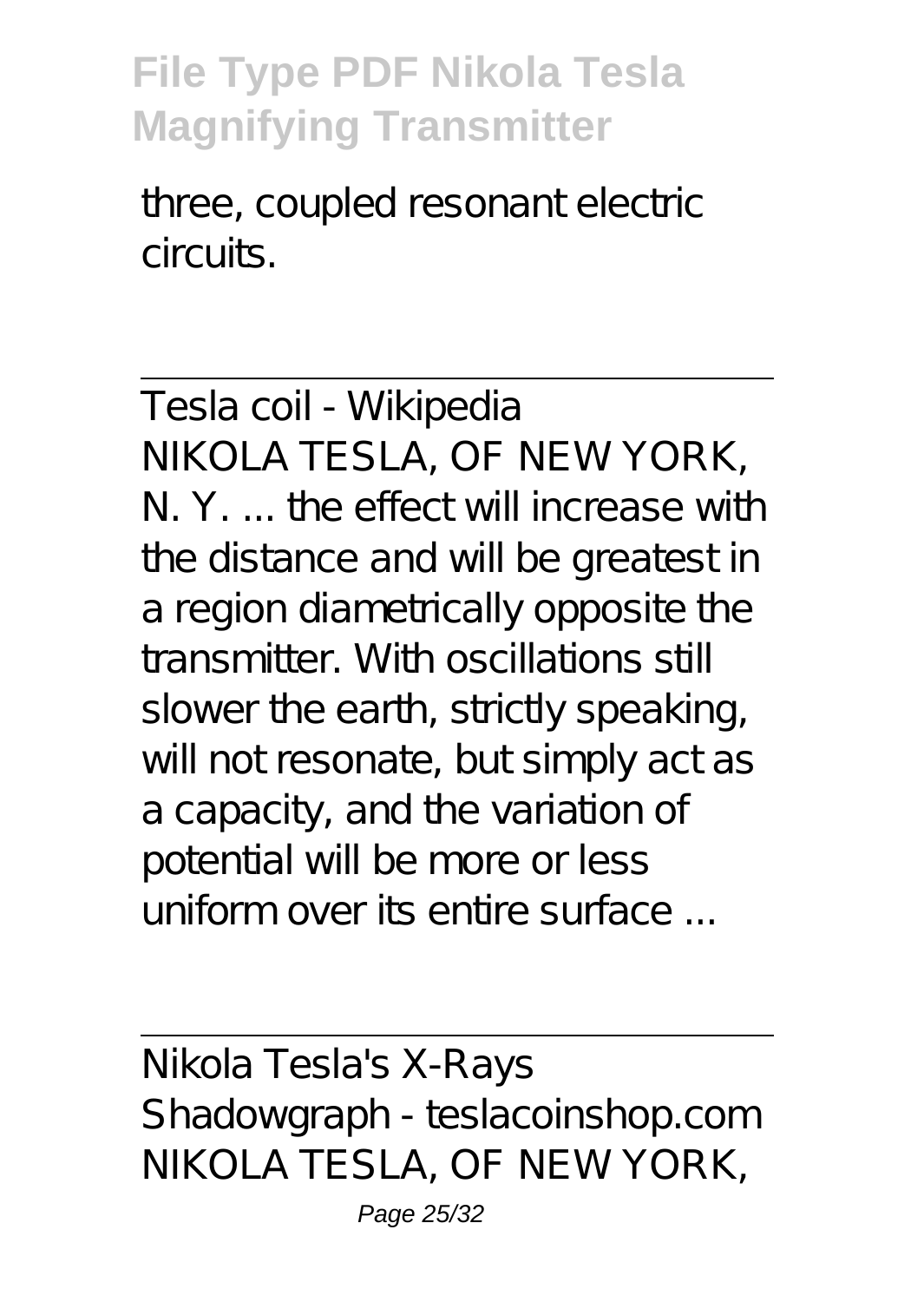N. Y. TESLA PATENT 1,119,732 APPARATUS FOR TRANSMITTING ELECTRICAL ENERGY. 1,119,732. Specification of Letters Patent.

Nikola Tesla U.S. Patent 1,119,732 - Apparatus for ...

Tesla, Nikola. Publicity photo of Nikola Tesla in his laboratory in Colorado Springs, Colorado, in December 1899. Tesla posed with his "magnifying transmitter," which was capable of producing millions of volts of electricity. The discharge shown is 6.7 metres (22 feet) in length. Wellcome Library, London.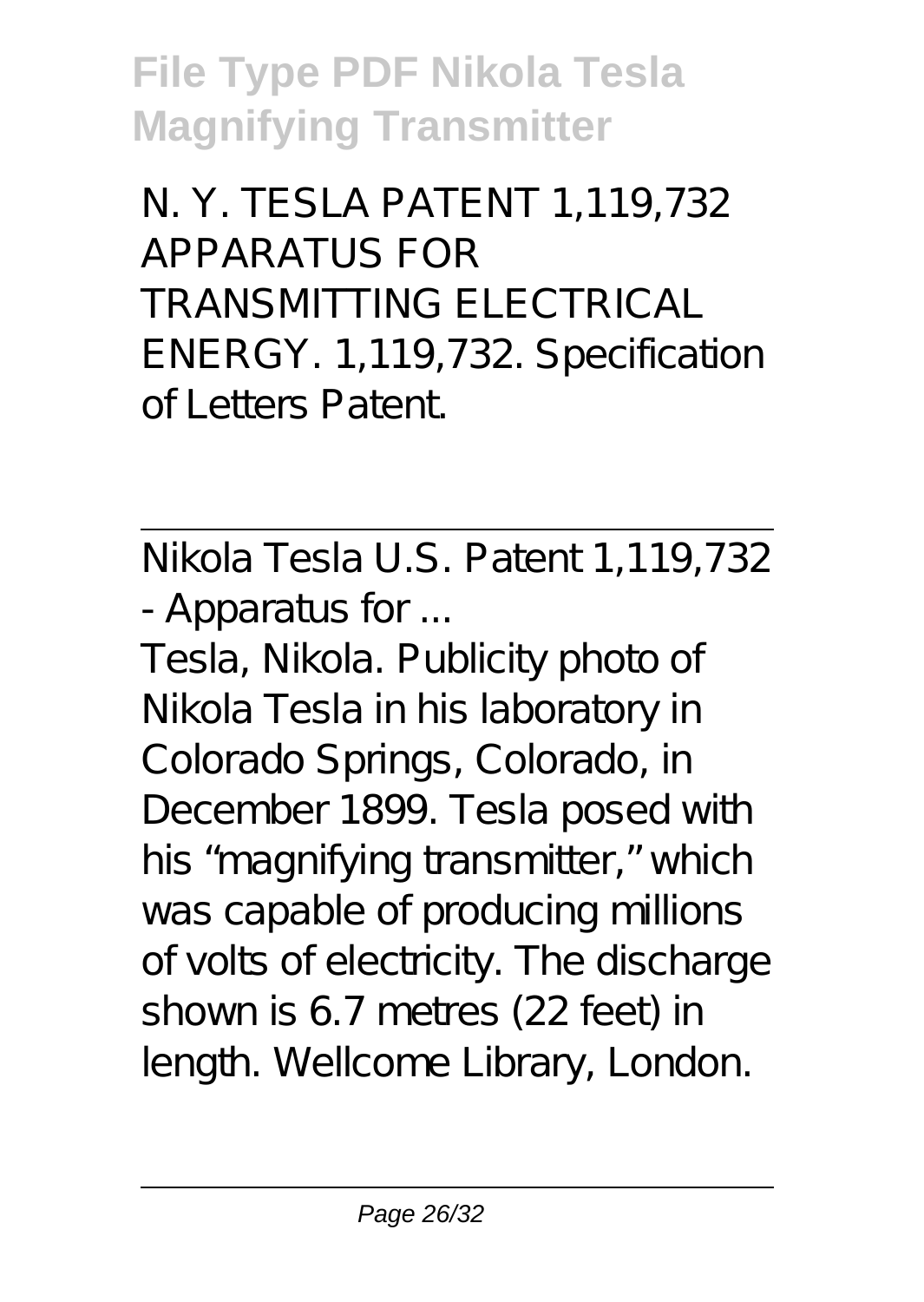Nikola Tesla | Biography, Facts, & Inventions | Britannica Tesla's "Magnifying Transmitter", at Wardenclyffe, Shoreham, LI (New York). The transmitting station is an octagonal tower, pyramidal in shape, and some 187 feet in height. It consists of huge wooden stilts, heavily braced, and reinforced, and surmounted by a cupola of interlaced steel wires, bent so as to form an arc.

Nikola Tesla "Magnifying Transmitter" A summary of Nikola Tesla's Magnifying transmitter. Some contents related to Tesla coil: + Apparatus for Transmitting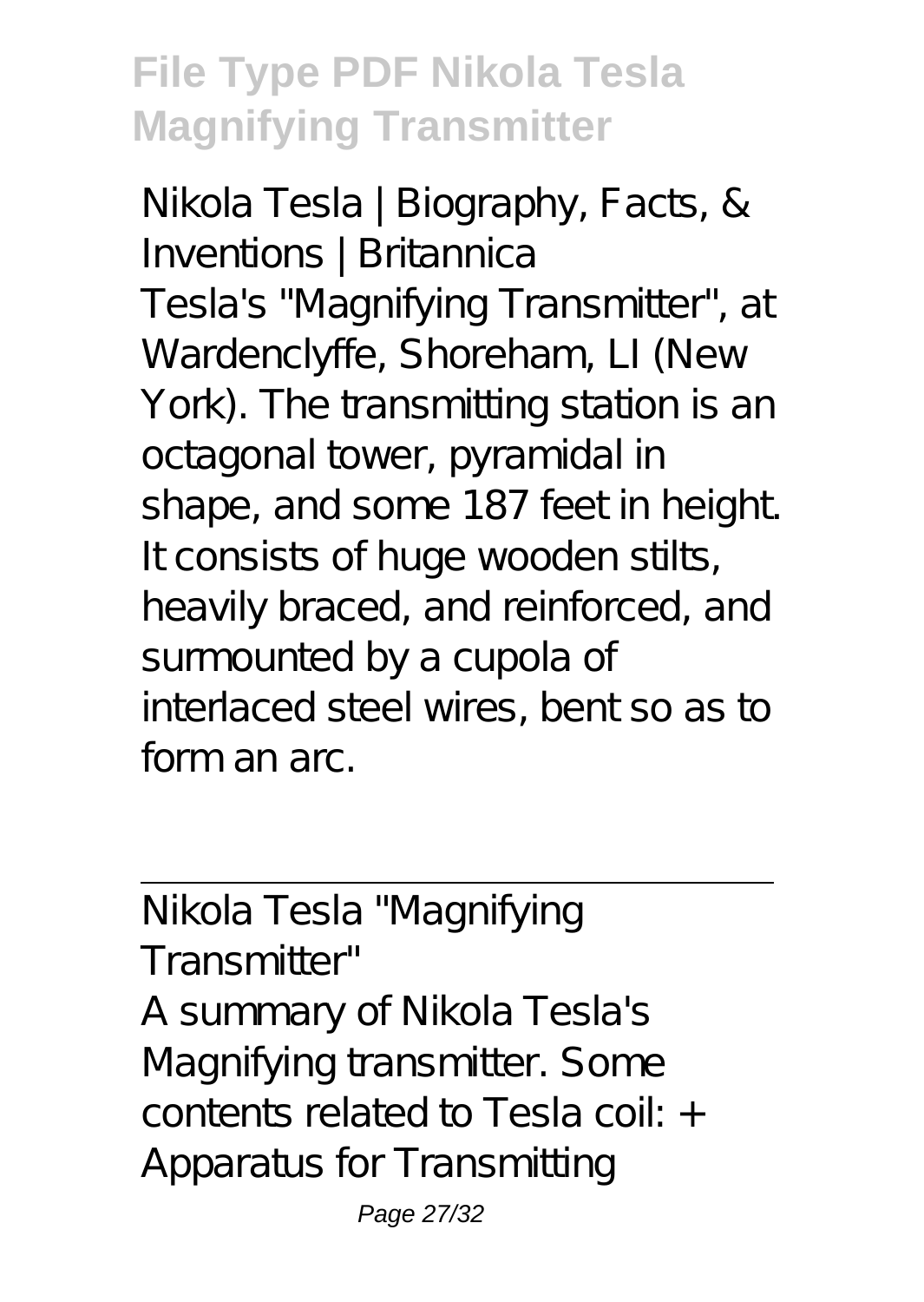Electrical Energy - Nikola Tesla: https...

Magnifying transmitter – Nikola Tesla - YouTube To all whom it may concern Be it known that I, NIKOLA TESLA, a citizen of the United States, residing in the borough of Manhattan, in the city, county, and State of New York, have invented certain...

US1119732A - Apparatus for transmitting electrical energy ... Build the world's most advanced Tesla coil with the Colorado Springs Magnifying Transmitter Page 28/32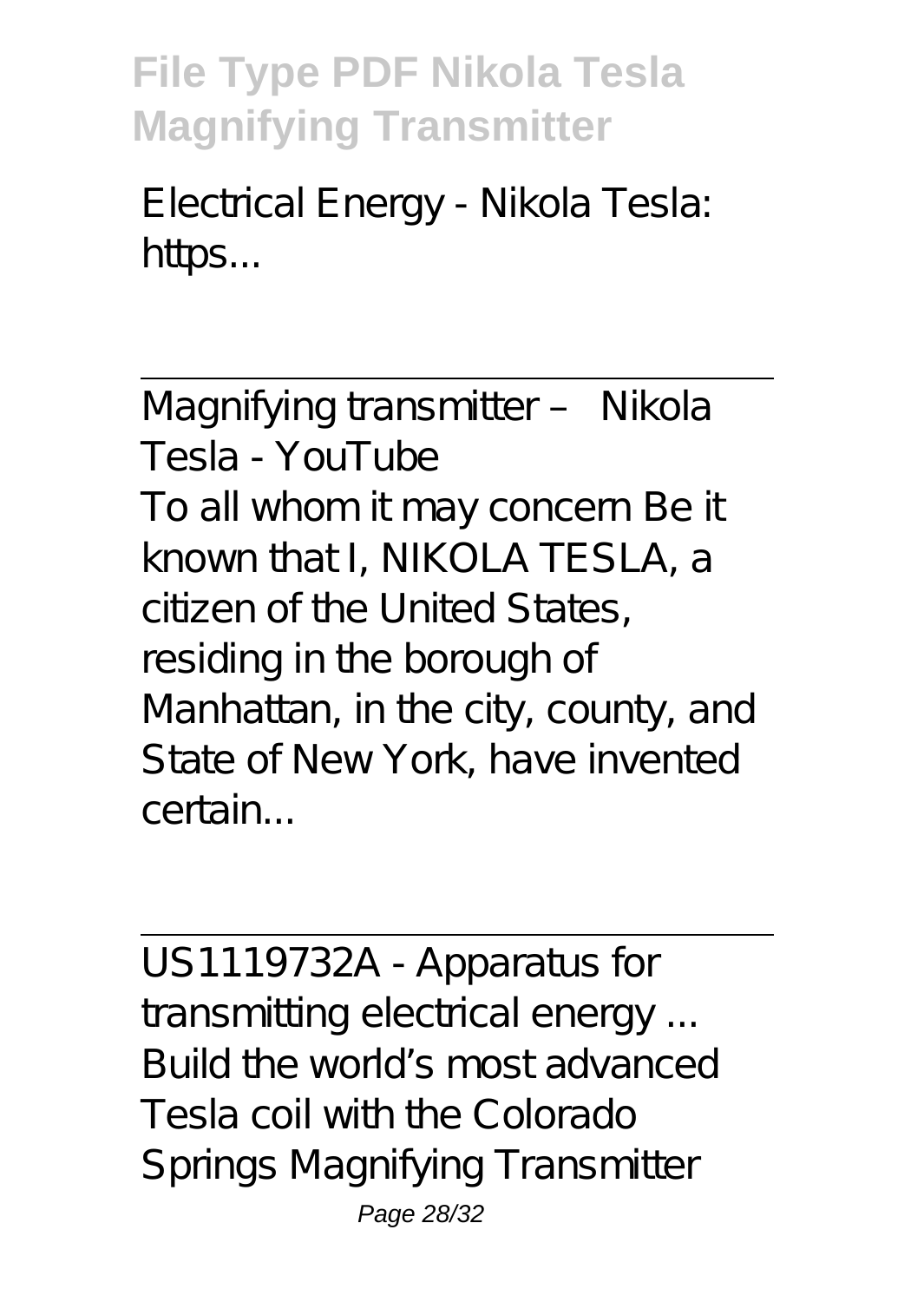Scale Model Design Sheet. Designed by none other than Nikola Tesla himself through the extensive experimental research described in ' Nikola Tesla: Colorado Springs Notes, 1899-1900 ', the Colorado Springs Magnifying Transmitter has now been scaled down to the finest detail, and is 100% functional!

Tesla Magnifying Transmitter Scale Model Design Sheet ...

5.0 out of 5 stars One of the best book on Nikola Tesla Magnifying Transmitter. Reviewed in the United States on April 17, 2019. Verified Purchase. In my own view this is one of the best book I've ever read about Nikola Tesla Magnifying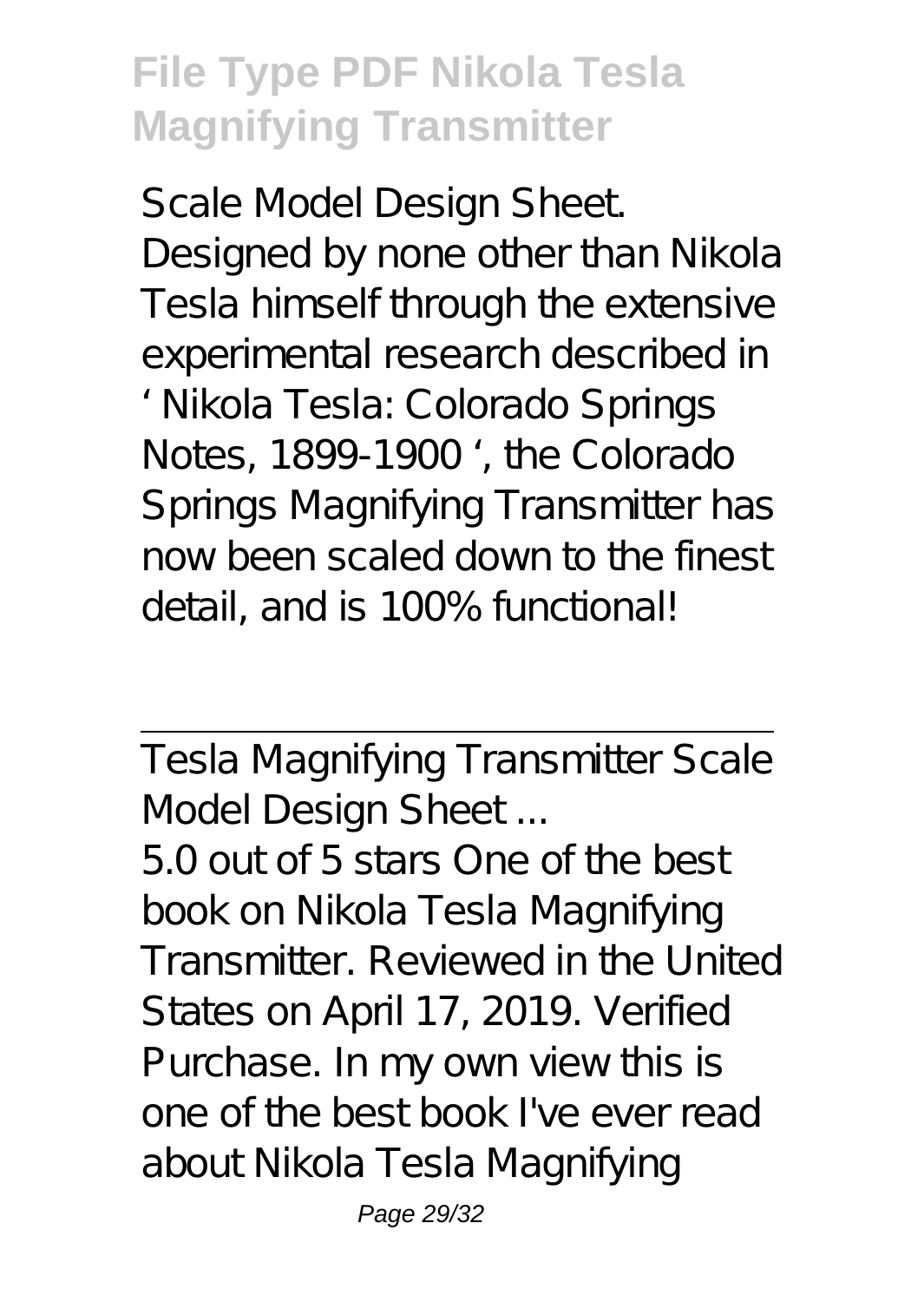Transmitter even if it's not his most important discovery during his life time. None the less, this discovery ...

Tesla's Magnifying Transmitter: recreating Tesla's dream ... Magnifying Transmitter. Nikola Tesla: My Inventions(Chapter 6: The Magnifying Transmitter) The New York Times(27 March, 1904) N. Tesla: US PAtent # 1,119,732 ~ Apparatus for Transmitting Electrical Energy. N. Tesla: US Patent  $# 593,138 \sim$  Electrical Transformer. N. Tesla: US Patent # 645,576 ~ System of Transmission of Electrical Energy.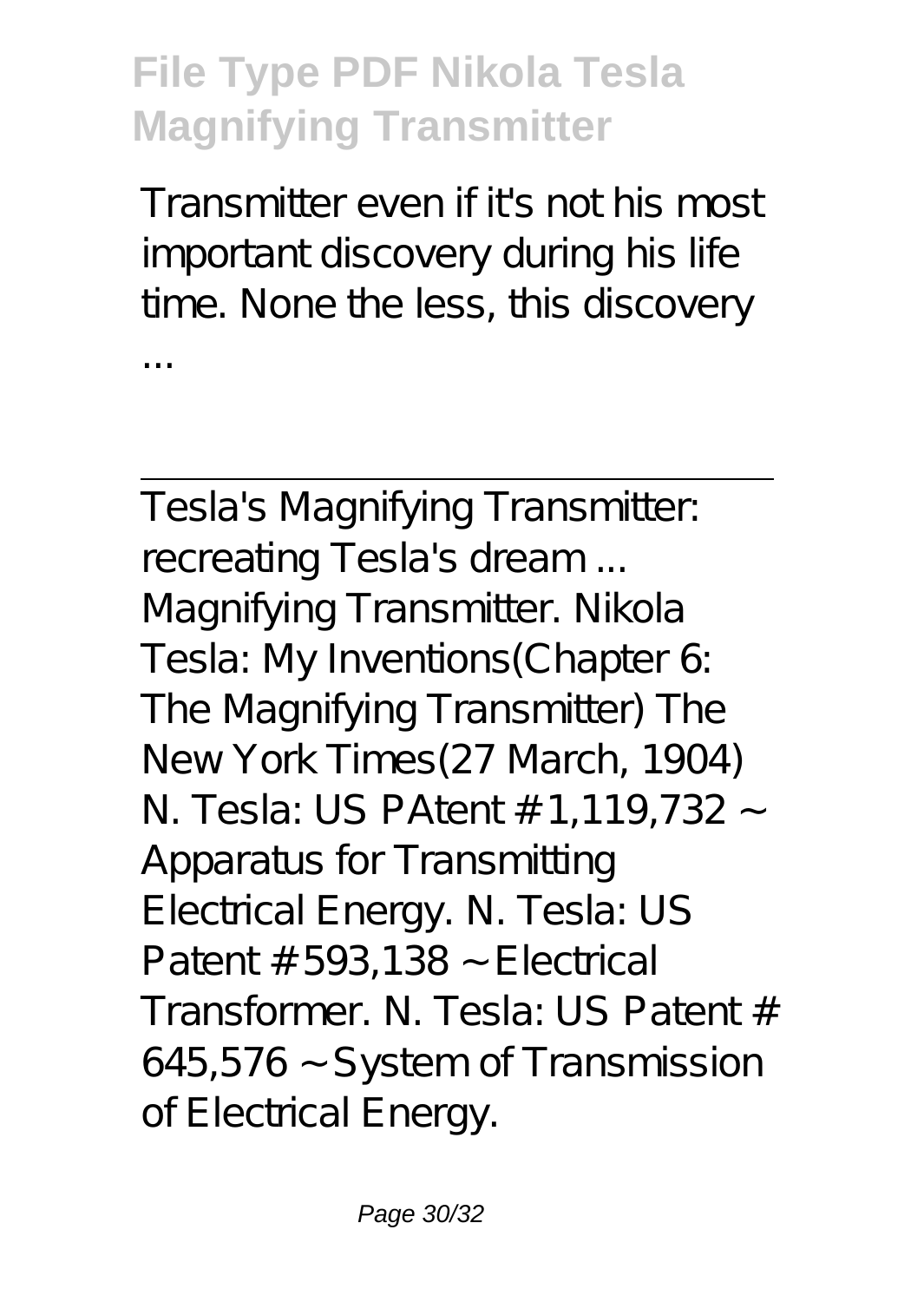Nikola Tesla: Magnifying Transmitter ~ Articles & Patents Especially interesting is the case of Tesla's Magnifying Transmitter – TMT. Nowadays the physics behind TMT and engineering calculations are for the most part understood, mainly due to work of the Corum Brothers and Eric Dollard. Also, from 1980's to the present day numerous versions of TMT have been built both by amateurs and professionals.

Andrija Puharich: Tesla's Magnifying Transmitter | RT17 A publicity photograph showing Nikola Tesla sitting on a chair